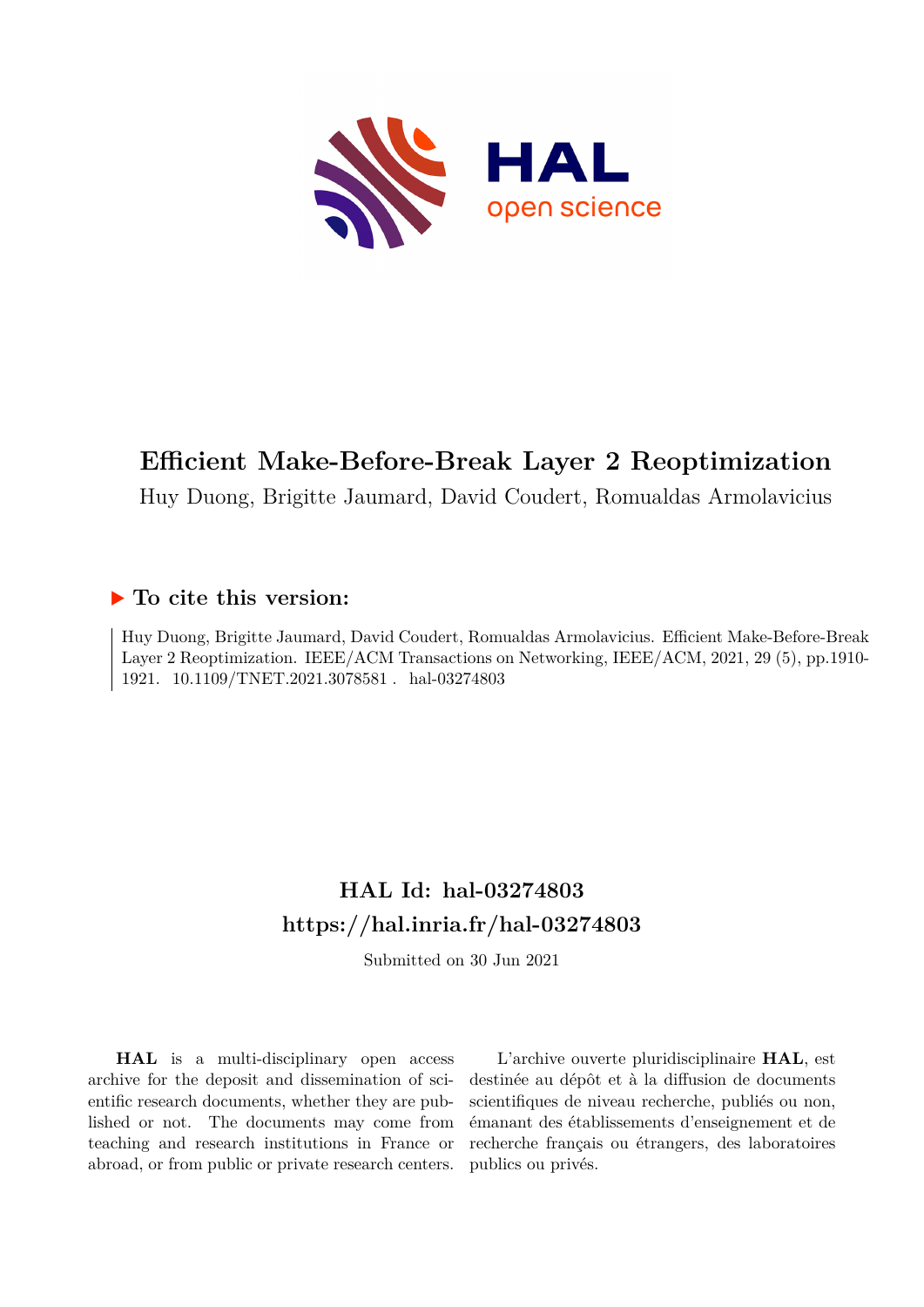## Efficient Make-Before-Break Layer 2 Reoptimization

Huy Duong<sup>1,2</sup>, Brigitte Jaumard<sup>2</sup>, David Coudert<sup>3</sup>, and Ron Armolavicius<sup>4</sup>

<sup>1</sup>Centre de Recherche Informatique de Montréal (CRIM), Montréal, Qc, Canada

<sup>2</sup>Department of Computer Science and Software Engineering, Concordia University,

Montreal (QC) Canada

<sup>3</sup>Université Côte d'Azur, Inria, CNRS, I3S, France <sup>4</sup>CIENA

June 30, 2021

#### Abstract

Optical multilayer optimization periodically reorganizes layer 0-1-2 network elements to handle both existing and dynamic traffic requirements in the most efficient manner. This delays the need for adding new resources in order to cope with the evolution of the traffic, thus saving capex.

The focus of this paper is on Layer 2, i.e., on capacity reoptimization at the optical transport network (OTN) layer when routes (e.g., LSPs in MPLS networks) are making unnecessarily long detours to evade congestion. Reconfiguration into optimized routes can be achieved by re-defining the routes, one at a time, so that they use the vacant resources generated by the disappearance of services using part of a path that transits the congested section.

To maintain the Quality of Service, it is desirable to operate under a Make-Before-Break (MBB) paradigm, with the minimum number of reroutings. The challenge is to determine the best rerouting order while minimizing the bandwidth requirement.

We propose an exact and scalable optimization model for computing a minimum bandwidth rerouting scheme subject to MBB in the OTN layer of an optical network. Numerical results show that we can successfully apply it on networks with up to 30 nodes, a very significant improvement with respect to the state of the art. We also provide some reoptimization analysis in terms of the bandwidth requirement vs. the number of reroutings.

Keywords: Network reconfiguration, rerouting, reoptimization, make-before-break.

## 1 Introduction

Network reconfiguration is required in order to adapt to traffic changes, network failures, or new deployment of network resources. It occurs at the optical layer in order to make sure that the upper layer traffic, e.g., IP layer traffic, can be efficiently carried. In such a case, we deal with lightpath reconfigurations and the primary objective is to reduce disruptions to user traffic carried by existing lightpaths, measured by the number of disrupted lightpaths or the duration of lightpath disruptions [1]. Network reconfiguration may also appear in the logical layer, in order to attain a better resource utilization [2]. In heavily loaded networks, dynamic connection request addition and drop actions may result in a set of connection requests where some paths are not the shortest possible ones, leading to poor resource utilization compared to an optimal or at least an optimized state. Thus, global connections rerouting is proposed at certain time intervals (e.g., daily, weekly) to improve the network performance.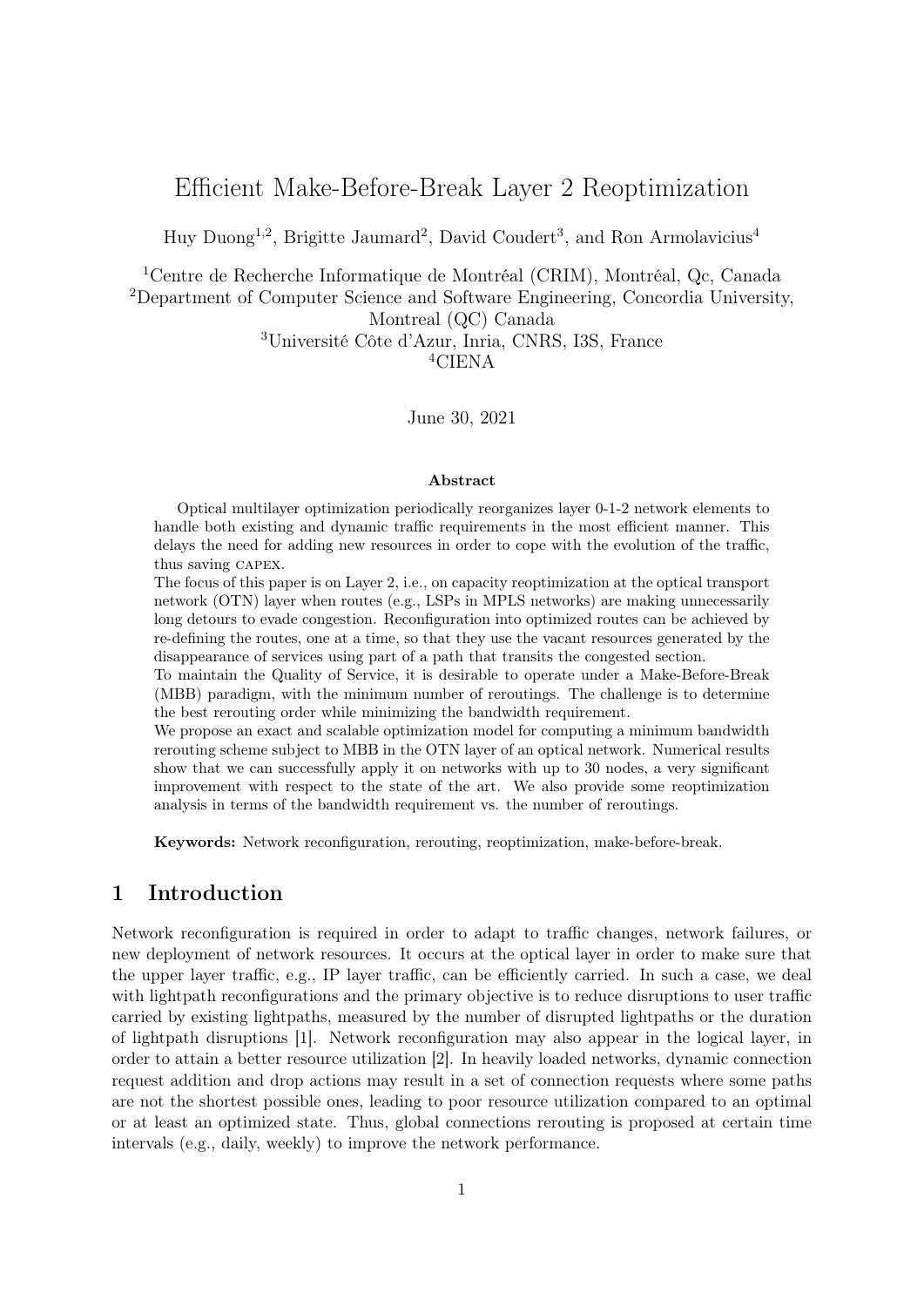Researchers have investigated this connections rerouting along two directions. The first one consists in computing an optimized provisioning of the connection requests with respect to resource utilization, and then finding a sequence of connection rerouting operations in order to migrate from the current network provisioning to the optimized one with the minimum number of disruptions [3, 4, 5, 6, 7, 8]. These studies usually have the constraint that a connection request can be rerouted at most once (i.e., from legacy to optimized route). The existence of a strategy using only make-before-break (MBB) is not always possible due to the presence of dependency cycles. Consider the example in Figure 1 in which the state of Figure  $1(c)$  results from add and drop requests of states represented in Figures  $1(a)$  and  $1(b)$ . In order to reach the optimal provisioning of Figure 1(d), connection request  $k_2$  needs to be rerouted before  $k_3$  because a link of the new route of  $k_3$  belongs to the current route of  $k_2$ , and for similar reasons,  $k_3$  needs to be rerouted before  $k_2$ , as illustrated in Figure 1. In order to find rerouting strategies, authors have proposed to use the break-before-make (BBM) paradigm that allows for the temporary interruption of connection requests, and so for breaking dependency cycles [3, 4, 6, 7].



Figure 1: Optimal Provisioning is not MBB Reachable if all links and connections are with unit capacities and requirements, respectively

The idea of the second direction is to compute the best provisioning that is reachable from the legacy provisioning by a sequence of connection reroutings with no disruption, i.e., under the so-called MBB paradigm. While many studies have investigated the first direction, this second direction has received very little attention [9]. In this paper, we propose a scalable optimization model, called REOPT SIM, for this NP-Complete optimization problem. Numerical results show that we improve very significantly against the state-of-the-art [9], enabling to solve instances on networks with up to 30 nodes.

The paper is organized as follows. We briefly review in Section 2 the papers related to reoptimization in the OTN layer, as well as the model of Klopfenstein [9], which is the only previously proposed optimization model for rerouting subject to MBB. We next describe in Section 3 our proposed decomposition model, called REOPT SIM, which requires in practice a much smaller number of variables and constraints than the model of Klopfenstein [9]. In Section 4, we explain how to solve efficiently the proposed REOPT SIM model with the REOPT MBB algorithm, which contains a polynomial time algorithm for the generation of the rerouting configurations. In Section 6, we show how to use parallel reroutings for reducing the number of rerouting events or, in other words, the duration of each reoptimization event as output by REOPT SIM (see Section 2.2 for a concise definition of rerouting/reoptimization events). Numerical results are presented in Section 7. Conclusions are drawn in the last section.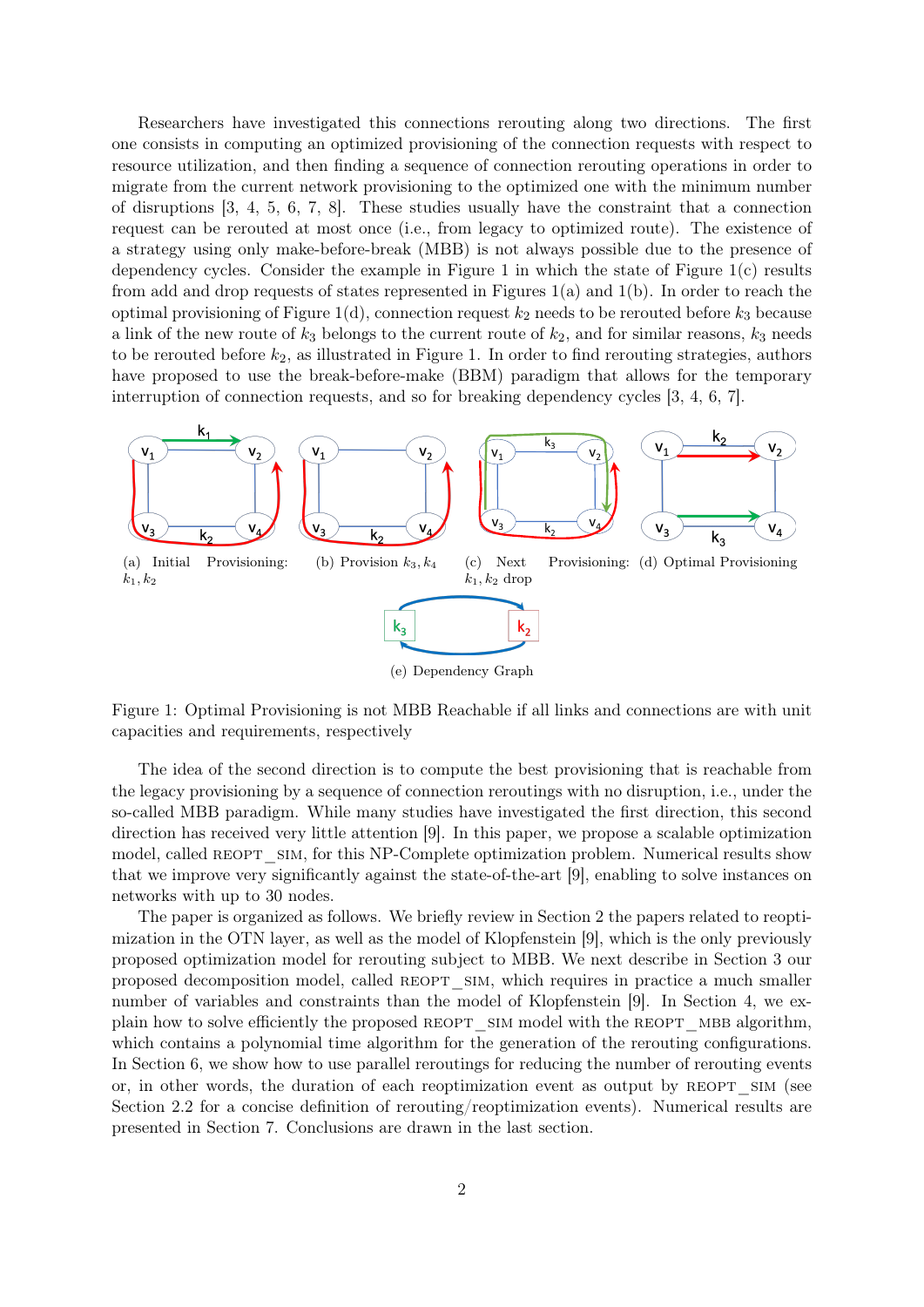### 2 State of the Art

Note that we focus on Layer 2, while being aware that a lot of work has been recently made on Layer 0 in the context of flexible optical networks. But capacity reoptimization differs from spectrum defragmentation as there is no need to take care of continuity or contiguity constraints, and therefore we omit references related to Layer 0.

#### 2.1 Literature Review

Several studies have been devoted to network reconfiguration with the minimum number of disruptions, following the strategy of migrating from a legacy ineffective provisioning to a given pre-computed optimized/optimal one. As a result, it usually prevents the existence of a strategy using only MBB due to the presence of dependency cycles as explained in the introduction. In order to find a rerouting strategy, authors have then proposed to use the Break-Before-Make (BBM) paradigm sparingly to allow temporary interruption of connection requests, and so to break dependency cycles. For instance, Jose and Somani [5] propose heuristics for minimizing the total number of BBMs used in the rerouting strategy, and Coudert et al. [3, 10] and Solano and Pióro [7] provide scalable exact algorithms to minimize the concurrent number of BBMs. Tradeoffs between these two conflicting objectives are investigated by Cohen et al. [4] and Solano [6].

To further reduce the total or concurrent number of BBMs, Kadohata et al. [8] propose to use spare wavelengths to reroute a connection request to a temporary route rather than using a BBM. For example, assume that the current connection  $k$  needs to be rerouted from path  $p$  to path  $p'$ , but such a rerouting cannot be MBB due to resource dependence. Then one unavoidable BBM reroute is performed. However, using an intermediate reroute, it may be possible to reroute k under the MBB paradigm. For instance, assume that there exists a path  $p''$  such that the reroutings from p to p'' and from  $p''$  to p' satisfy the MBB condition. In other words, one BBM can be avoided at the expense of performing two MBBs.

The network reconfiguration problem has also been investigated in logical layers, and in particular for MPLS [2, 11, 12] and SDN [13] networks, with the same constraints and objectives as above. Surprisingly, it has been found that deciding if the problem can be solved using MBB only can be done in polynomial time for Layer 0 [14], but this decision problem is NP-Complete for logical layers, i.e., for Layer 2 [12].

On the other hand, while many studies have investigated rerouting strategies both at the optical and the logical layers, very few studies have looked at rerouting subject to the MBB paradigm (i.e., joint computation of optimal provisioning and rerouting strategy subject to MBB, or, in other words, we perform a sequence of MBB reroutings to achieve an optimal provisioning in terms of minimum bandwidth requirement). Klopfenstein's study [9] is the only one proposing an optimization model, but unfortunately it is not scalable. Still, we recall it in Section 2.3 as an introduction to our decomposition model in Section 3.

#### 2.2 Notations

We consider a network represented by a directed multi-graph  $G = (V, L)$ , where V is the set of nodes (indexed by v) and L is the set of links (indexed by  $\ell$ ). Different links may exist between two nodes in order to model different logical links, with e.g., different types of traffic. We denote  $\omega^{-}(v)$  (resp.  $\omega^{+}(v)$ ) the set of incident links incoming to (resp. outgoing from) node  $v \in V$ . Let  $C_{\ell}$  denote the transport capacity of link  $\ell$ .

Let K be the set of connection requests (indexed by k). Connection request  $k \in K$  is characterized by its source  $s_k$ , its destination  $d_k$ , and its bandwidth requirement  $b_k$ .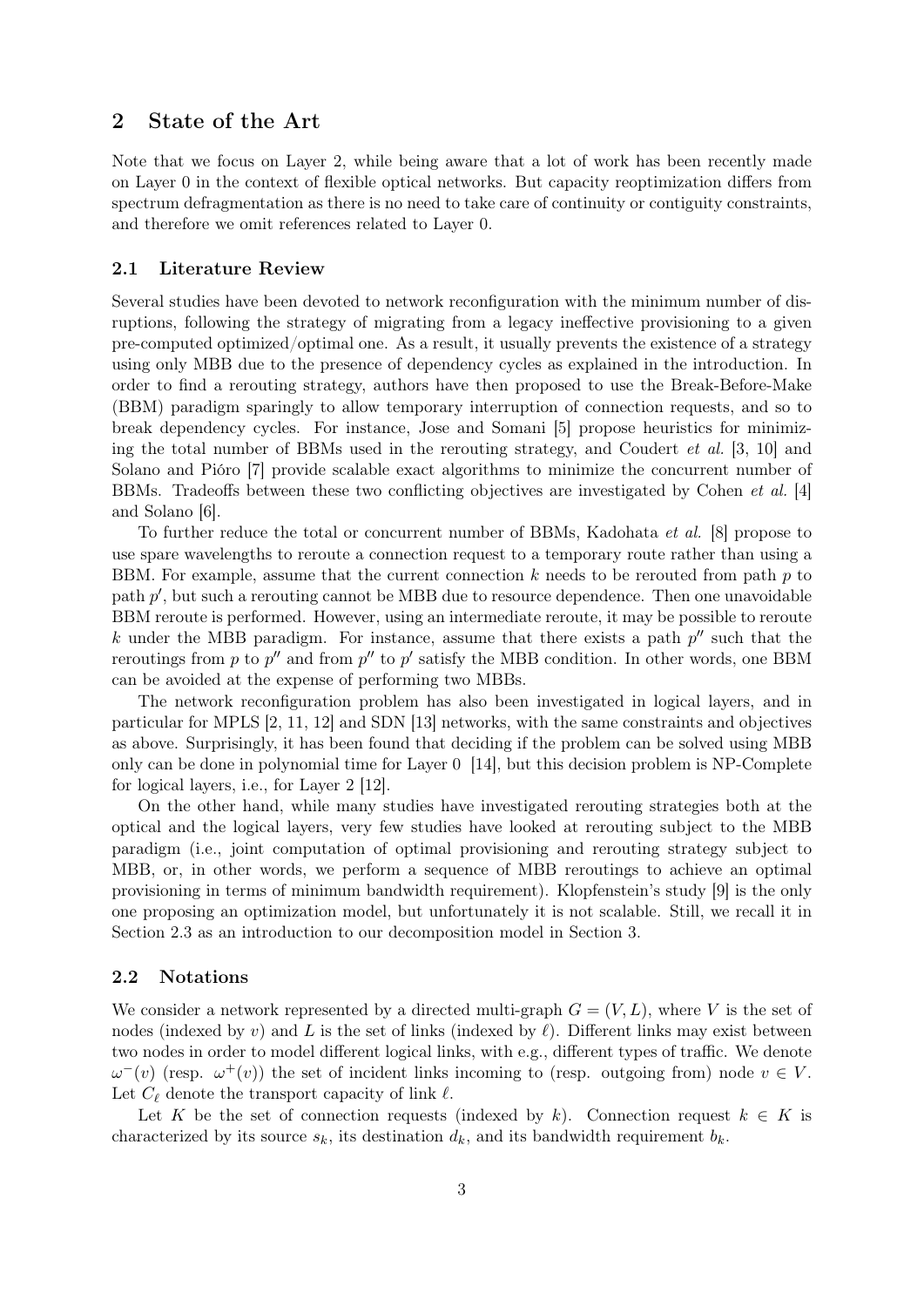In what follows, we call *rerouting operation* the action of rerouting a connection request  $k \in K$ , and rerouting event the action of either performing a single rerouting operation, or a set of parallel rerouting operations (see Section 6 for the details on the conditions under which we conduct parallel rerouting). A reoptimization event is an ordered sequence of rerouting events, and so of rerouting operations. Let  $T$ , indexed by  $t$ , be the set of rerouting events of a reoptimization event. Hence,  $t$  designates one rerouting event. Observe that under parallel rerouting, t designates the set of rerouting operations performed in parallel (again see Section 6 for the details).

#### 2.3 Klopfenstein's Model (2008)

The model of Klopfenstein [9] consists in finding the best possible rerouting strategy, while guaranteeing it can be reached within a Make-Before-Break (MBB) policy.

Before developing further, we define the set of variables.

- $x_{k\ell}^t = 1$  if connection request  $k \in K$  uses link  $\ell \in L$  in its routing at step  $t \in T$ , 0 otherwise.
- $\tau_k^t = 1$  if connection request k is rerouted at step t, 0 otherwise.

Indeed, Klopfenstein [9] proposed a very general network resource utilization function subject to a parameter  $\alpha$  and that can be written as follows:

$$
OBJ_{\alpha} = \frac{1}{1 - \alpha} \sum_{\ell \in L} \left( C_{\ell} - \sum_{\substack{k \in K \\ \text{link load}}} b_k x_{k\ell}^{|T|} \right)^{1 - \alpha},\tag{1}
$$

In the sequel, we will adopt  $OBJ_0$ . The objective is then to maximize the overall spare capacity:

$$
\max \qquad \left(\text{OBJ}_0 = \sum_{\ell \in L} C_{\ell} - \sum_{k \in K} b_k \left( \sum_{\ell \in L} x_{k\ell}^{|T|} \right) \right). \tag{2}
$$

These objectives and variables are decided by the set of below constraints:

 $x_k^t$ 

$$
\sum_{\ell \in \omega^{-}(v)} x_{k\ell}^{t} - \sum_{\ell \in \omega^{+}(v)} x_{k\ell}^{t} = \begin{cases} -1 & \text{if } v = s_{k} \\ 1 & \text{if } v = d_{k} \\ 0 & \text{otherwise} \end{cases}
$$

$$
k \in K, v \in V, t \in T \tag{3}
$$

$$
\sum_{k \in K} b_k x_{k\ell}^t \le C_\ell \qquad \qquad \ell \in L, t \in T \tag{4}
$$

$$
\sum_{k \in K} \pi_k^t \le 1 \qquad \qquad t \in T \tag{5}
$$

$$
\begin{aligned}\n\frac{t}{k\ell} - x_{k\ell}^{t-1} &\le \pi_k^t & k \in K, \ell \in L, t \in T\n\end{aligned}\n\tag{6}
$$

$$
x_{k\ell}^t \in \{0, 1\} \qquad k \in K, \ell \in L, t \in T \tag{7}
$$

$$
\pi_k^t \in \{0, 1\} \qquad k \in K, t \in T. \tag{8}
$$

Constraints (3) are flow constraints and are used in order to establish a route for each connection request, at each rerouting event. Due to the subsequent constraints, the set of paths at rerouting event  $t$  will differ by at most one path from the set of paths at rerouting event  $t-1$ . Constraints (4) enforce the transport capacity constraints. Constraints (5) impose that at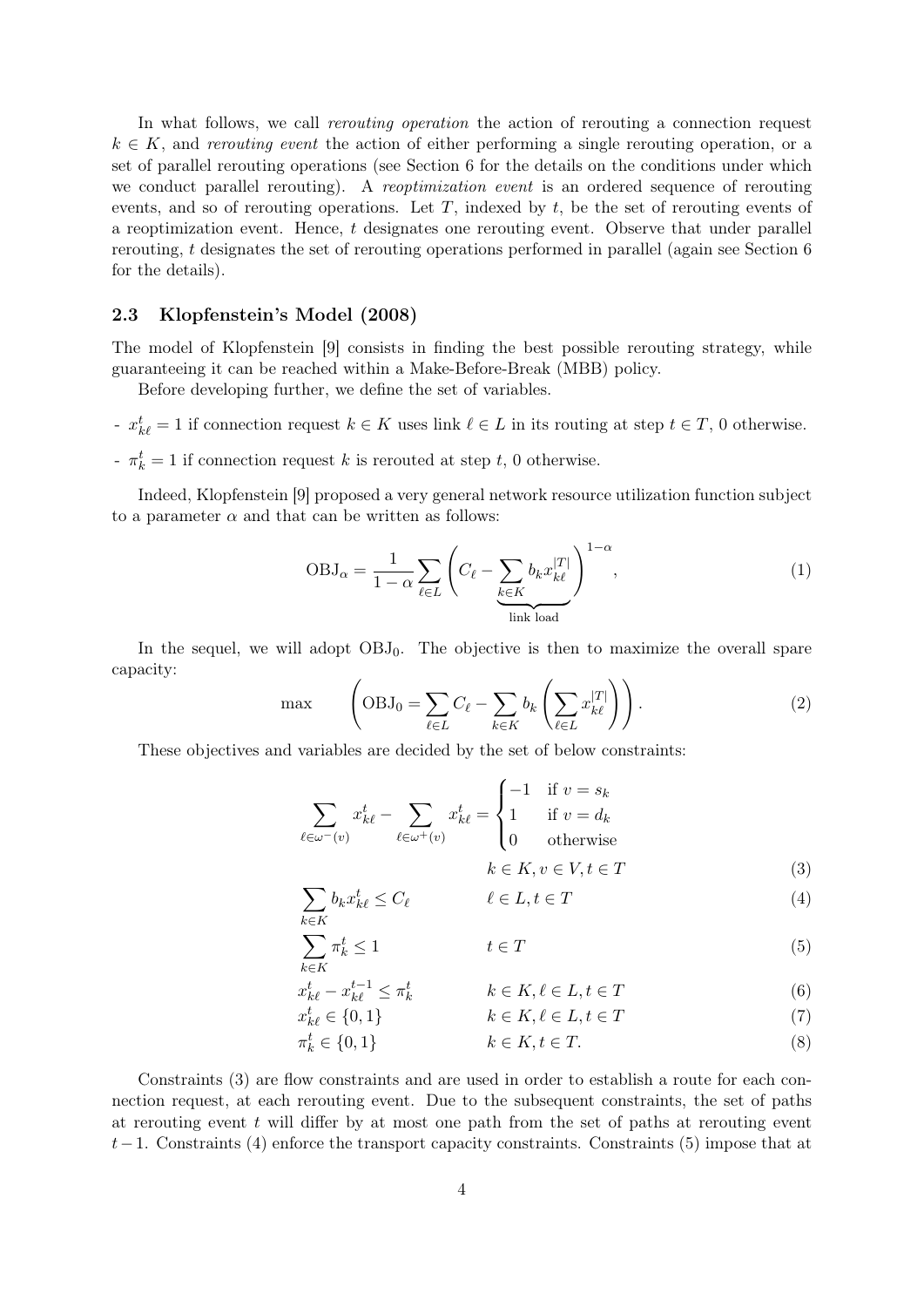most one connection request is rerouted per rerouting event. Constraints (6) are used to detect rerouted connection requests. More precisely, if the route of connection request  $k$  at rerouting event t uses a link  $\ell$  that was not previously used to route that connection request (i.e., at time  $t-1$ ), we have  $x_{k\ell}^t = 1$ ,  $x_{k\ell}^{t-1} = 0$ , and so  $\pi_k^t = 1$ , which indicates that connection request k has been rerouted at rerouting event t. Now, if the route of connection request k is not changed, we have  $x_{k\ell}^t = x_{k\ell}^{t-1}$  and  $\pi_k^t \in \{0, 1\}$ , in which case the value of  $\pi_k^t$  is forced to 0 by Constraints (5) if another request k' is rerouted at rerouting event t. Observe that the case  $\pi_k^t = 0$ ,  $x_{k\ell}^t = 0$ and  $x_{k\ell}^{t-1} = 1$  cannot happen. Indeed, it would imply that the routing of connection request k at rerouting event  $t - 1$  is not simple (i.e., is not loop-free), which is prevented by the objective. Hence, when  $\pi_k^t = 0$ , we have  $x_{k\ell}^t = x_{k\ell}^{t-1}$  and so the routing of connection request k is unchanged. The last two sets of constraints define the domain of the variables. Note that if the rerouted path has a link in common with the original one, there is no need to double the capacity reservation corresponding to the considered connection request [9].

The largest data instance on which experiments were conducted in [9] was on a network with 10 nodes and about 40 links with capacity  $C_{\ell}$ . The author was not able to obtain optimal solutions for more than 5 rerouting operations within the time limit imposed (30 minutes).

## 3 A Decomposition Model: REOPT SIM

In this section, we propose a decomposition model, called REOPT SIM, based on a set of rerouting operations, where each rerouting operation proposes a potential MBB rerouting of a single connection request, i.e., a connection request for which there exists an alternate route with enough spare bandwidth for its routing. The model is parameterized by  $|T|$ , a bound on the number of rerouting operations. A solution of REOPT SIM is an ordered sequence of at most  $|T|$  rerouting operations leading to the best provisioning reachable from the legacy provisioning. Observe that less than  $|T|$  rerouting operations might be sufficient to reach that optimized provisioning. No external connection setup or release requests are granted between these rerouting operations. The objective is to minimize the bandwidth requirements of the best reachable MBB provisioning within at most  $T$  reroutings. Observe that there is no guarantee to reach the best provisioning with a monotonous sequence, i.e., such that the overall bandwidth requirement decreases after each single rerouting operation (of a connection request). It may happen that the overall bandwidth requirement increases after a given rerouting operation before decreasing again in order to reach the best reachable MBB provisioning.

Let P be the overall set of potential rerouting operations, with  $P = \bigcup_{k \in K} \bigcup_{t \in T} P_k^t$ , where  $P_k^t$  is the set of possible routes for connection request  $k \in K$  at rerouting event  $t \in T$ .

The integer linear programming (ILP) formulation of REOPT SIM uses the following binary variables:

- $z_{kp}^t = 1$  if route  $p \in P_k^t$  is selected at rerouting event  $t \in T$  for the rerouting of  $k \in K$ , 0 otherwise.
- $C_{\ell}^{t}$  = required bandwidth on link  $\ell \in L$  at rerouting event  $t \in T$ .

It also uses the following parameters:

- $a_{k\ell}^0 = 1$  if link  $\ell \in L$  is used in the initial routing of connection request  $k \in K$ , 0 otherwise.
- $C_{\ell}^0 = \sum_{k \in K} b_k a_{k\ell}^0 =$  initial bandwidth usage on link  $\ell \in L$ .
- $\delta_{\ell}^{p} = 1$  if path  $p \in P$  uses link  $\ell \in L$ , 0 otherwise.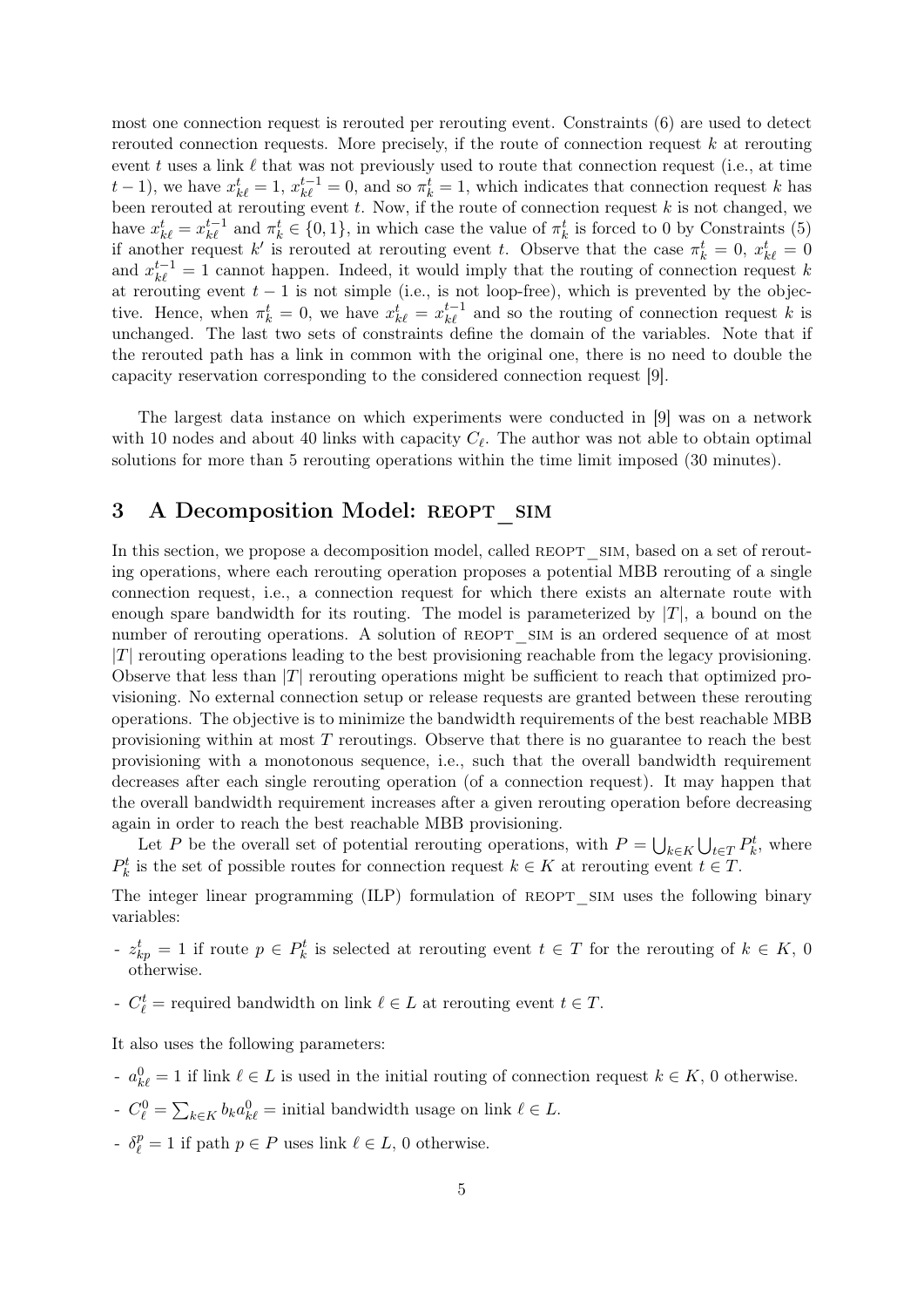|                                                                                                                |                            |        | Pricing problem, $PP_t$                                                                                                                                                                                           |                                                                                                                      |
|----------------------------------------------------------------------------------------------------------------|----------------------------|--------|-------------------------------------------------------------------------------------------------------------------------------------------------------------------------------------------------------------------|----------------------------------------------------------------------------------------------------------------------|
| (Restricted) Master problem, RMP                                                                               |                            |        |                                                                                                                                                                                                                   |                                                                                                                      |
| $\sum C_{\ell}^{ T }$<br>Minimize                                                                              | (10)                       |        | Minimize $\bar{c}_{\text{PP}_{t}} = -u_t^{(11)} - \sum u_k^{(12)} \pi_k$                                                                                                                                          |                                                                                                                      |
| $l \in L$                                                                                                      |                            |        |                                                                                                                                                                                                                   | $k \in K$                                                                                                            |
| s.t.: $\sum_{i} \sum_{k} z_{kp}^t \leq 1$<br>$k \in K$ $p \in P_k^t$                                           | $t \in T$ (11)             |        | $\ell \in L \ k \in K$                                                                                                                                                                                            | $\left[-\sum_{k} \sum_{k} b_{k} u_{\ell t}^{(14)}\left(\pi_{k} a_{k \ell}^{0} - \alpha_{k \ell}\right) \right]$ (17) |
| $\sum_{i} \sum_{i} z_{kp}^{t} \leq 1$                                                                          | $k \in K$ (12)             | Dual   | s.t.: $\sum_{\ell \in \omega^{-}(v)} \alpha_{k\ell} - \sum_{\ell \in \omega^{+}(v)} \alpha_{k\ell} = \begin{cases} -\pi_k & \text{if } v = s_k \\ \pi_k & \text{if } v = d_k \\ 0 & \text{otherwise} \end{cases}$ |                                                                                                                      |
| $t \in T$ $p \in P_L^t$                                                                                        |                            | values |                                                                                                                                                                                                                   |                                                                                                                      |
| $C_{\ell}^t \leq C_{\ell}$                                                                                     | $\ell \in L, t \in T$ (13) |        |                                                                                                                                                                                                                   |                                                                                                                      |
| $C_{\ell}^{t} = C_{\ell}^{t-1} - \sum_{\ell} \sum_{\ell} b_{k} (a_{k\ell}^{0} - \delta_{\ell}^{p}) z_{kp}^{t}$ |                            |        |                                                                                                                                                                                                                   | $k \in K, v \in V$ (18)                                                                                              |
| $k \in K$ $p \in P_k^t$                                                                                        | $\ell \in L, t \in T$ (14) |        | $\sum_{k\in\mathbb{Z}}\alpha_{k\ell}\leq 1$                                                                                                                                                                       | $k \in K, v \in V$ (19)                                                                                              |
|                                                                                                                |                            |        | $\ell \in \omega^+(v)$                                                                                                                                                                                            |                                                                                                                      |
| $C_{\ell}^t \geq 0$                                                                                            | $\ell \in L, t \in T$ (15) |        | $\alpha_{k\ell}\leq \pi_k$                                                                                                                                                                                        | $k \in K, \ell \in L$ (20)                                                                                           |
| $z_{kp}^t \in \{0,1\}$ $k \in K, t \in T, p \in P_k^t$ (16)                                                    |                            |        | $\sum \pi_k = 1$                                                                                                                                                                                                  | (21)                                                                                                                 |
|                                                                                                                | N <sub>o</sub>             |        | $k \in K$                                                                                                                                                                                                         |                                                                                                                      |
|                                                                                                                | Yes                        |        | $\alpha_{k\ell} \in \{0,1\}$                                                                                                                                                                                      | $k \in K, \ell \in L$ (22)                                                                                           |
| Solve exactly $(\text{ILP})$ the last RMP                                                                      | Optimality?                |        | $\pi_k \in \{0, 1\}$                                                                                                                                                                                              | (23)<br>$k \in K$ .                                                                                                  |
|                                                                                                                |                            |        |                                                                                                                                                                                                                   |                                                                                                                      |

Figure 2: Flow chart of decomposition model REOPT SIM

The objective of REOPT SIM is to maximize the spare capacity

$$
\max \sum_{\ell \in L} \left( C_{\ell} - C_{\ell}^{|T|} \right). \tag{9}
$$

As  $\sum_{\ell \in L} C_{\ell}$  is a constant value, the objective can be re-expressed as minimizing the bandwidth usage:

[REOPT\_SIM] min 
$$
\sum_{\ell \in L} C_{\ell}^{|T|}
$$
 subject to (11) – (16).

Constraints (11) in Figure 2 prevent the selection of more than one rerouting operation at each rerouting event. Note that  $|T| \leq |K|$  is an upper bound on the number of rerouting operations as we cannot predict a priori the number of required MBB reroutings. Constraints (12) ensure that a connection request is rerouted at most once. Constraints (13) make sure that transport capacities are never exceeded at any rerouting event. Constraints (14) update the bandwidth usage on link  $\ell$  at rerouting event t, taking into account the unique connection request that has been rerouted at t. Constraints  $(15)-(16)$  define the domain of the variables.

Since less that  $|T|$  rerouting operations might be necessary to reach the best possible provisioning reachable from the legacy provisioning after at most  $|T|$  rerouting operations, it might be desirable to ensure that rerouting operations are performed with consecutive indexes. This can be done adding Constraints (24) to the model (10)-(16). Indeed, Constraints (24) prevent performing a rerouting operation at rerouting event  $t + 1$  if no rerouting operation is performed at rerouting event  $t$ .

$$
\sum_{k \in K} \sum_{p \in P_k^{t+1}} z_{kp}^{t+1} \le \sum_{k \in K} \sum_{p \in P_k^t} z_{kp}^t \qquad t \in T. \tag{24}
$$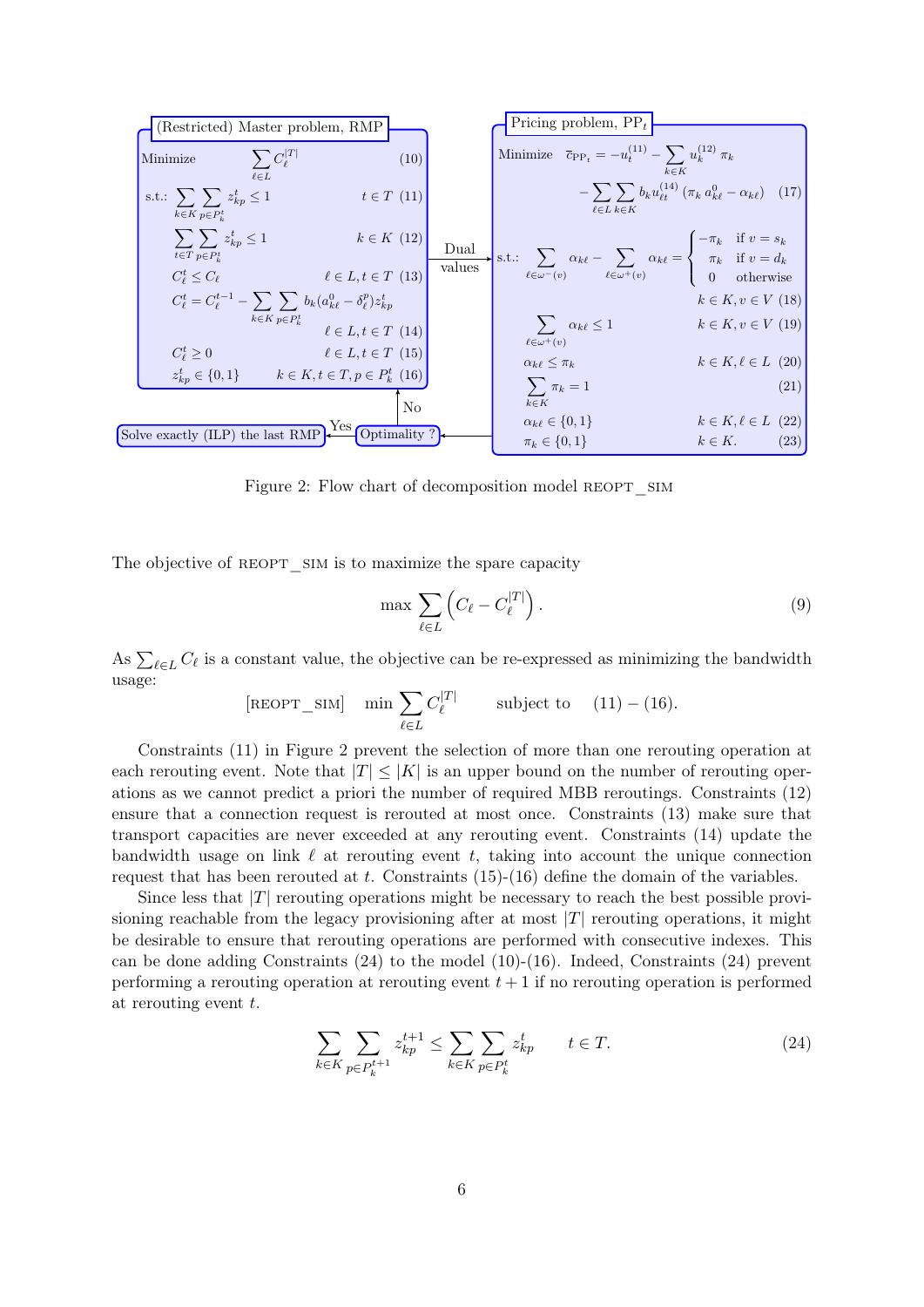### 4 Solution Process

#### 4.1 Generic Process

The model (10)-(16) has an exponential number of variables, and therefore column generation [15] is required in order to efficiently solve its linear relaxation.

This technique consists of decomposing the original problem into a Restricted Master Problem (RMP), i.e., model (10)-(16) with a very restricted number of variables, and one or several pricing problems  $(PPs)$ . In the particular case of model  $(10)-(16)$ , we will show in the next section that the pricing problem can be decomposed into  $|K| \times |T|$  independent smaller pricing problems, each denoted by  $\text{PP}_{t}^{k}$ . The RMP and the PP(s) are solved alternately. Solving the RMP consists in selecting the best connection reroutings, while solving the PPs allows for the generation of new columns, i.e., potential connection routes, and more precisely routes such that, if added to the current RMP, improve the optimal value of its linear relaxation. The process continues until the optimality condition is satisfied, that is, all the so-called reduced costs that define the objective function of the pricing problems are positive (see [15] if not familiar with linear programming concepts). An  $\varepsilon$ -optimal solution is derived by solving exactly the ILP model associated with the last RMP, with  $\varepsilon$  defined as follows:

$$
\varepsilon = \left(\tilde{z}_{\text{LP}} - z_{\text{LP}}^{\star}\right) / z_{\text{LP}}^{\star},\tag{25}
$$

where  $z_{\text{LP}}^{\star}$  and  $\tilde{z}_{\text{ILP}}$  denote the optimal LP value and the optimal ILP value of the last RMP, respectively. The solution process is illustrated in the flowchart of Figure 3.

#### 4.2 REOPT SIM Algorithm

#### Pricing Problem  $PP_t$

Let  $u_t^{(11)} \leq 0$ ,  $u_k^{(12)} \leq 0$  and  $u_{\ell t}^{(14)} \geq 0$  be the values of the dual variables associated with constraints (11), (12) and (14), respectively.

We use the following binary variables:

- $-\pi_k = 1$  if  $k \in K$  is selected for rerouting, 0 otherwise.
- $\alpha_{k\ell} = 1$  if  $\pi_k = 1$  and the route of  $k \in K$  uses link  $\ell \in L$ , 0 otherwise.

The goal of  $PP_t$  (Figure 2) is to select a unique request for potential rerouting, the one with a new route of minimum cost (Objective (17)). Constraints (18) take care of identifying the best possible route, using flow constraints, for the request that is rerouted, i.e., the unique request k such that  $\pi_k = 1$ . Constraints (19) make sure that we only output simple paths, with no loops. Constraints (20) make sure that routing variables  $\alpha_{k\ell}$  are null if request k is not selected for rerouting during rerouting event t, i.e., the rerouting event associated with the  $PP<sub>t</sub>$  pricing problem. Constraints (21) ensure that each  $PP_t$  selects exactly one connection for potential rerouting at rerouting event t. Constraints  $(22)-(23)$  define the domain of the variables.

Observe that we can decompose each  $PP_t$  into  $|K|$  elementary pricing problems  $PP_t^k$ , each examining the option of rerouting request  $k \in K$  at rerouting event t by setting  $\pi_k = 1$  in PP<sub>t</sub>. Then, the solution of  $PP_t$  is given by

$$
\overline{c}_{\text{PP}_{t}} = \min_{k \in K} \{ \overline{c}_{\text{PP}_{t}}^{k} : k \text{ is revuted at rerouting event } t \},\tag{26}
$$

where  $\bar{c}_{\text{PP}_t}^k$  denotes the reduced cost of  $\text{PP}_t^k$ , that we next describe.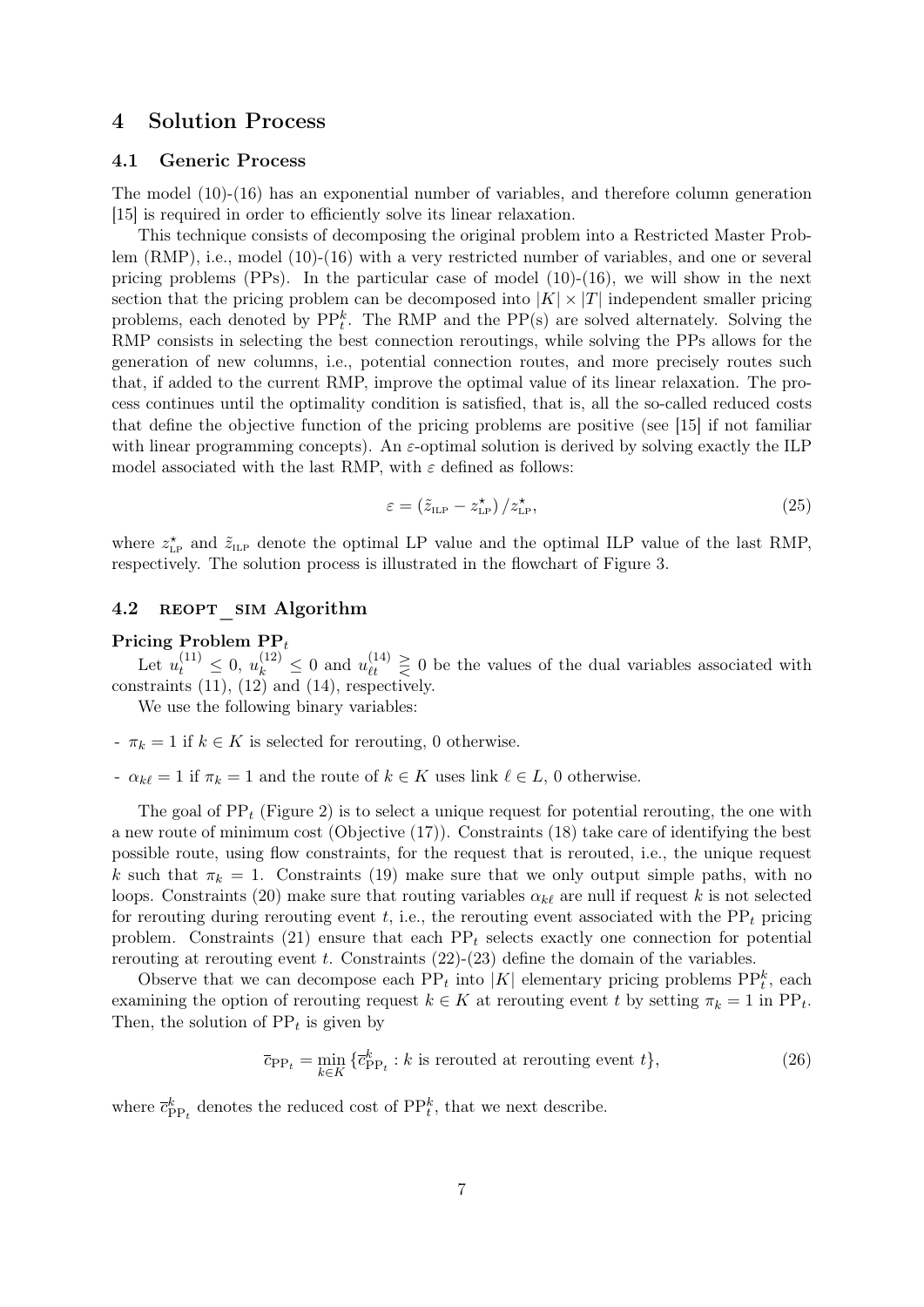

Figure 3: Flowchart of the Proposed Solution Scheme

## Elementary Pricing Problem  $\mathrm{PP}^k_t$

In each elementary pricing problem  $\text{PP}_{t}^{k}$ , we examine the option of rerouting request k at rerouting event t by setting  $\pi_k = 1$  in PP<sub>t</sub>. Thus, the ILP formulation of PP<sub>t</sub><sup>k</sup> is as follows.

$$
\min \bar{c}_{\text{PP}_t}^k = -u_t^{(11)} - u_k^{(12)} - \sum_{\ell \in L} b_k u_{\ell t}^{(14)} (a_{kl}^0 - \alpha_{k\ell}) \tag{27}
$$

$$
\sum_{\ell \in \omega^{-}(v)} \alpha_{k\ell} - \sum_{\ell \in \omega^{+}(v)} \alpha_{k\ell} = \begin{cases} -1 & \text{if } v = s_k \\ 1 & \text{if } v = d_k \\ 0 & \text{otherwise} \end{cases}, v \in V \tag{28}
$$

$$
\sum_{\ell \in \omega^+(v)} \alpha_{k\ell} \le 1 \qquad \qquad v \in V \tag{29}
$$

$$
\alpha_{k\ell} \in \{0, 1\} \qquad k \in K, \ell \in L. \tag{30}
$$

Now, observe that  $\text{PP}_{t}^{k}$  is a weighted shortest *simple* path problem in a graph with possibly negative weight cycles. This problem is NP-hard by a reduction from the longest simple path problem (see [16, Section 24.1] or [17, Chapter 5]), and so cannot be solved using only the Bellman-Ford-Moore (BFM) algorithm, even if it takes care of the negative weights. However, we can still use the BFM algorithm, but with some additional tool. As we cannot enforce the simple path condition, the BFM algorithm may fail to output a path with a negative reduced cost, due to the discovery of a negative cycle. In such a case, we then recourse to the solution of the ILP formulation of  $\text{PP}_{t}^{k}((27)-(30))$ , which includes constraints to enforce the simple path condition.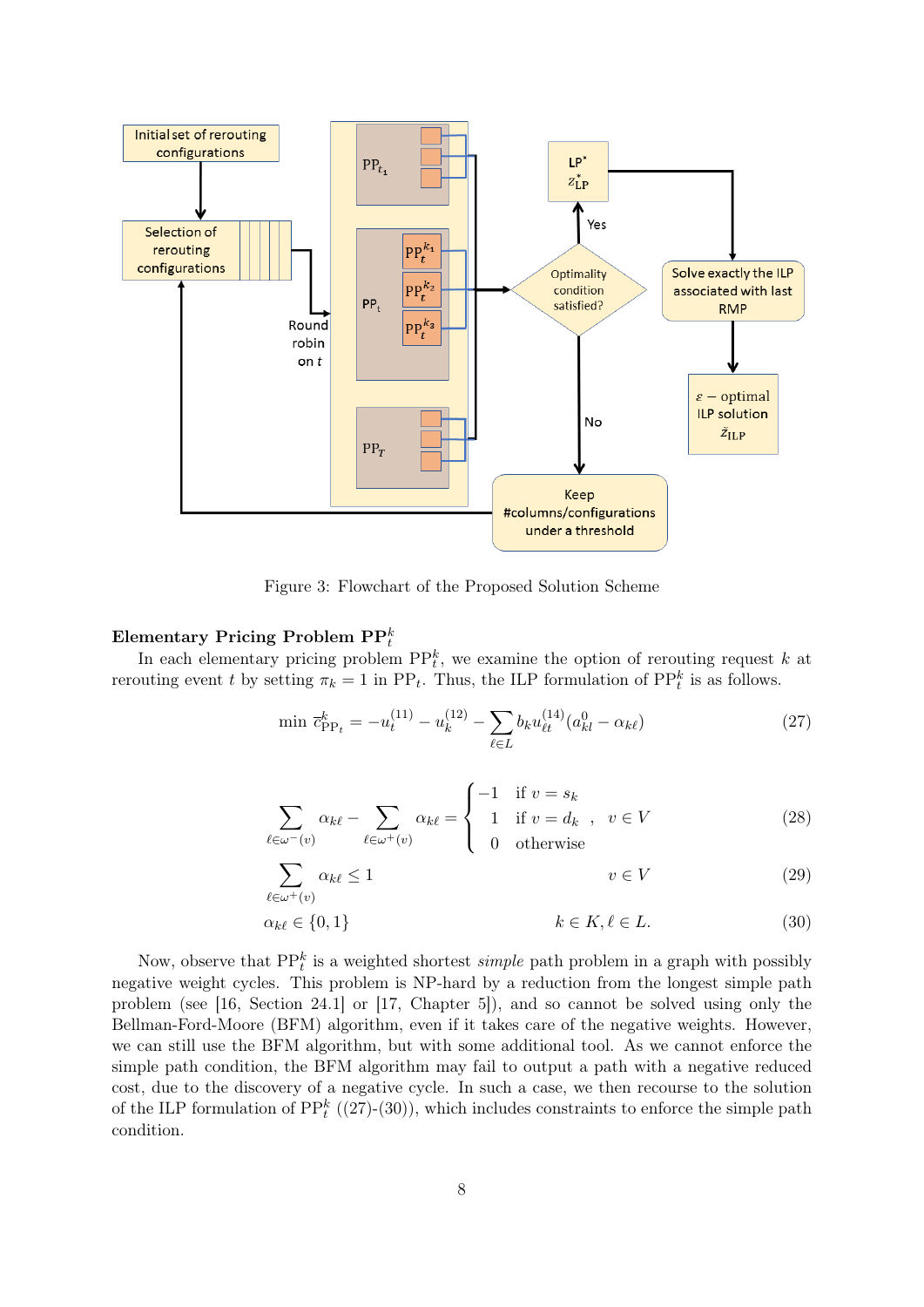It is worth noting that calls to the BFM algorithm can be grouped by sources. So  $|V|$  calls to BFM suffice to solve  $PP_t$ .

**Theorem 1.** All pricing problems can be investigated with at most  $O(|V|)$  runs of the BFM algorithm, leading to an  $O(|L| \times (|K|+|V|^2) \times |T|)$  time complexity.

Proof. Note that the reduced cost in (27) can be rewritten:

$$
\overline{c}_{\text{PP}_t}^k = -u_t^{(11)} - u_k^{(12)} - \sum_{\ell \in L} b_k u_{\ell t}^{(14)} a_{kl}^0 + \sum_{\ell \in L} b_k u_{\ell t}^{(14)} \alpha_{k \ell}.
$$
\n(31)

This entails that the solution of  $\text{PP}_t^k$  can be reduced to the solution of:

[PP<sub>tk</sub><sup>generic</sup>] min 
$$
\sum_{\ell \in L} u_{\ell t}^{(14)} \varphi_{\ell}
$$
 subject to: (28) – (30).

Observe that problem  $PP_{tk}^{\text{generic}}$  is equivalent to a shortest simple path problem with negative weights, without any guarantee that it contains no negative cycles. Taking into account that  $(i)$ the coefficients of the objective function are independent of  $k$ , and *(ii)* the BFM algorithm can be easily modified in order to output a shortest path tree from a given source node, see, e.g., [16], (i.e., it computes all the (weighted) shortest paths from a given source node), we can then use |V| calls of the BFM algorithm, one from each possible source node, for a given t. Then, for each connection k, we can compute  $\bar{c}_{\text{PP}_t}^k$  using (31) and check whether the reduced cost is negative, and, if so, generate a new potential rerouting. For a given t, computing  $\bar{c}_{\text{PP}_t}^k$  for all k can be done in  $O(|K| \times |L|)$  time, once all |V| BFM calls have been made, and each call to BFM requires time  $O(|V| \times |L|)$ , hence the overall complexity

$$
O(|L| \times (|K| + |V|^2) \times |T|).
$$

#### Solution Process

In order to be done efficiently, the resolution of the  $|K|$  Elementary Pricing Problems  $(\text{PP}_t^k)$ for a given t require their grouping as seen in the previous paragraph. In the context of a column generation model with a large set of different pricing problems, the efficiency of the solution depends on the best combination of linear program re-optimization (i.e., solution of the current Restricted Master Problem), and the solution of the whole set or a subset of pricing problems. We consider the following three options.

- 1. Re-optimize the current RMP after solving all the elementary  $\text{PP}_t^k$  associated with a given t, and perform a round-robin on t. Re-optimization of the RMP (Restricted Master Problem) is performed with all the rerouting configurations with a negative reduced cost for a given  $t$ .
- 2. Solve all  $PP_t$  with the same set of dual values, and add all the new improving columns simultaneously. Again, either solve exactly each  $PP_t$  or stop their solution as soon as one  $PP_t^k$  has a negative reduced cost.
- 3. Solve all the elementary  $\text{PP}_{t}^{k}$  associated with a given t, and add to the RMP the rerouting associated with the smallest reduced cost. Perform a round-robin on  $t$ . This strategy focuses on  $k$ , instead of on  $t$  as in the two previous options. It consists of solving all the elementary  $PP_t^k$  associated with a given k, and add to the RMP the rerouting associated with the smallest reduced cost. Perform a round robin on k. The connections can be sorted according to the length of their paths.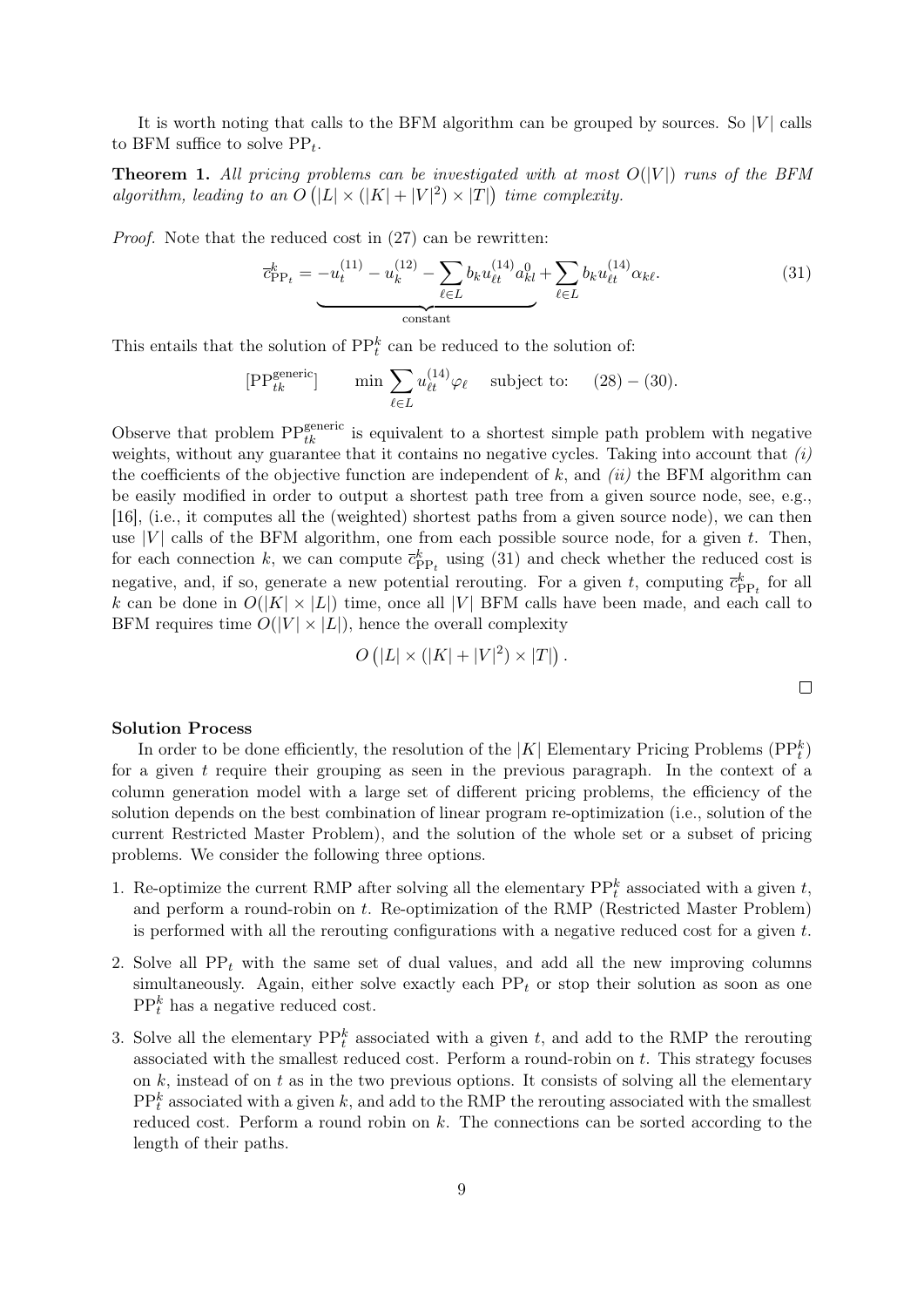Based on a careful analysis of the pros. and cons., we went on with the third option. Details are available in Algorithm 1. Therein, function  $\text{Co}_\text{STBFM}(k, t, \text{RMP})$  computes the weighted shortest path for connection  $k$  with weights defined by the dual values associated with the optimal solution of the current RMP. If we cannot find a shortest path due to a negative cycle (leveraging the COSTBFM function), k is included into the set  $K<sup>NEG</sup>$ . When there is no positive reduced cost found by the BFM algorithm and the set  $K<sup>NEG</sup>$  is not empty, we try the exact ILP model (COSTILP) for the connections in  $K<sup>NEG</sup>$ , Lines 8-11.

Algorithm 1 Solution Process

|     | <b>Require:</b> $\text{RMP}_{\text{LP}}$ , Current Linear Relaxation of Restricted Master Problem (RMP) |
|-----|---------------------------------------------------------------------------------------------------------|
|     | $1:$ repeat                                                                                             |
| 2:  | for $t \in T$ do                                                                                        |
| 3:  | $k' \leftarrow \arg\max_{k \in K}(\textsc{CostBFM}(k, t, \textsc{RMP}_{\textsc{lp}}))$                  |
| 4:  | if reduced cost of $k' < 0$ then                                                                        |
| 5:  | add a new column to $RMP_{LP}$                                                                          |
| 6:  | optimize $RMP_{LP}$                                                                                     |
| 7:  | else                                                                                                    |
| 8:  | $k' \leftarrow \arg\max_{k \in K^\texttt{NEG}}(\texttt{COSTILP}(k, t, \texttt{RMP}_{\texttt{LP}}))$     |
| 9:  | <b>if</b> reduced cost of $k' < 0$ then                                                                 |
| 10: | add a new column to $RMP_{LP}$                                                                          |
| 11: | optimize $RMP_{LP}$                                                                                     |
|     | 12: <b>until</b> no new column is found                                                                 |
|     |                                                                                                         |

#### Generation of an Initial Set of Columns

We use two complementary strategies to generate the initial set of columns. The first strategy is to identify the subset  $K_I \subseteq K$  of connection requests that can be rerouted on a shortest path. So, none of the connection requests  $k \in K_I$  is routed on a shortest path in the legacy routing. Then, we arbitrarily select at most |T| of these connection requests, and all of them if  $|K_I| \leq |T|$ , to form the initial set of columns. The first strategy is described in Algorithm 2. Therein, function SHORTEST AVAIL PATH $(G, k)$  finds the shortest path with current spare resources (it may be different from the shortest path without capacity constraints). Note that if the shortest path is sharing links with the current path, the resources on those links are not required twice. The second strategy is used when  $|T|$  is large. Let  $T_1$ ,  $T_2$  and  $T_3$  be pairwise disjoint sets of rerouting events such that  $T = T_1 \cup T_2 \cup T_3$  and  $|T| = |T_1| + |T_2| + |T_3|$ . We use the first strategy to find a subset  $K_{I_1}$  of initial columns, with  $K_{I_1} \leq |T_1|$ . We then use  $K_{I_1}$  as initial columns for running the REOPT MBB algorithm with a bound  $|T_1|$  on the number of rerouting events. We next obtain as an output a subset  $K_1 \subseteq K$  of connection requests. We go on using the first strategy to find a subset  $K_{I_2}$  of initial columns, with  $K_{I_2} \leq |T_2|$  and  $K_1 \cap K_{I_2} = \emptyset$ . Then, we use  $K_{I_2}$  to run the REOPT\_MBB algorithm with a bound  $|T_2|$  on the number of rerouting events and the extra constraints that connection requests in  $K_1$  cannot be rerouted (i.e., we set  $\pi_k = 0$ for all  $k \in K_1$ ). We obtain a subset  $K_2 \subseteq K$  of connection requests such that  $K_1 \cap K_2 = \emptyset$ . We repeat the same procedure to find a subset  $K_3 \subseteq K$  of connection requests such that  $K_1 \cap K_3 = \emptyset$ and  $K_2 \cap K_3 = \emptyset$ . Finally, we use  $K_1 \cup K_2 \cup K_3$  as the initial set of columns for running the REOPT\_MBB algorithm with the bound  $|T|$  on the number of rerouting events. Observe that  $|K_1 \cup K_2 \cup K_3|$  might be less than  $|T|$  depending on the instance.

The number of subsets of rerouting events used in the second strategy can be adjusted depending on the value of T. In our experiments, we used only the first strategy when  $|T| = 50$ , the second strategy with two subsets of size 50 when  $|T| = 100$ , and the second strategy with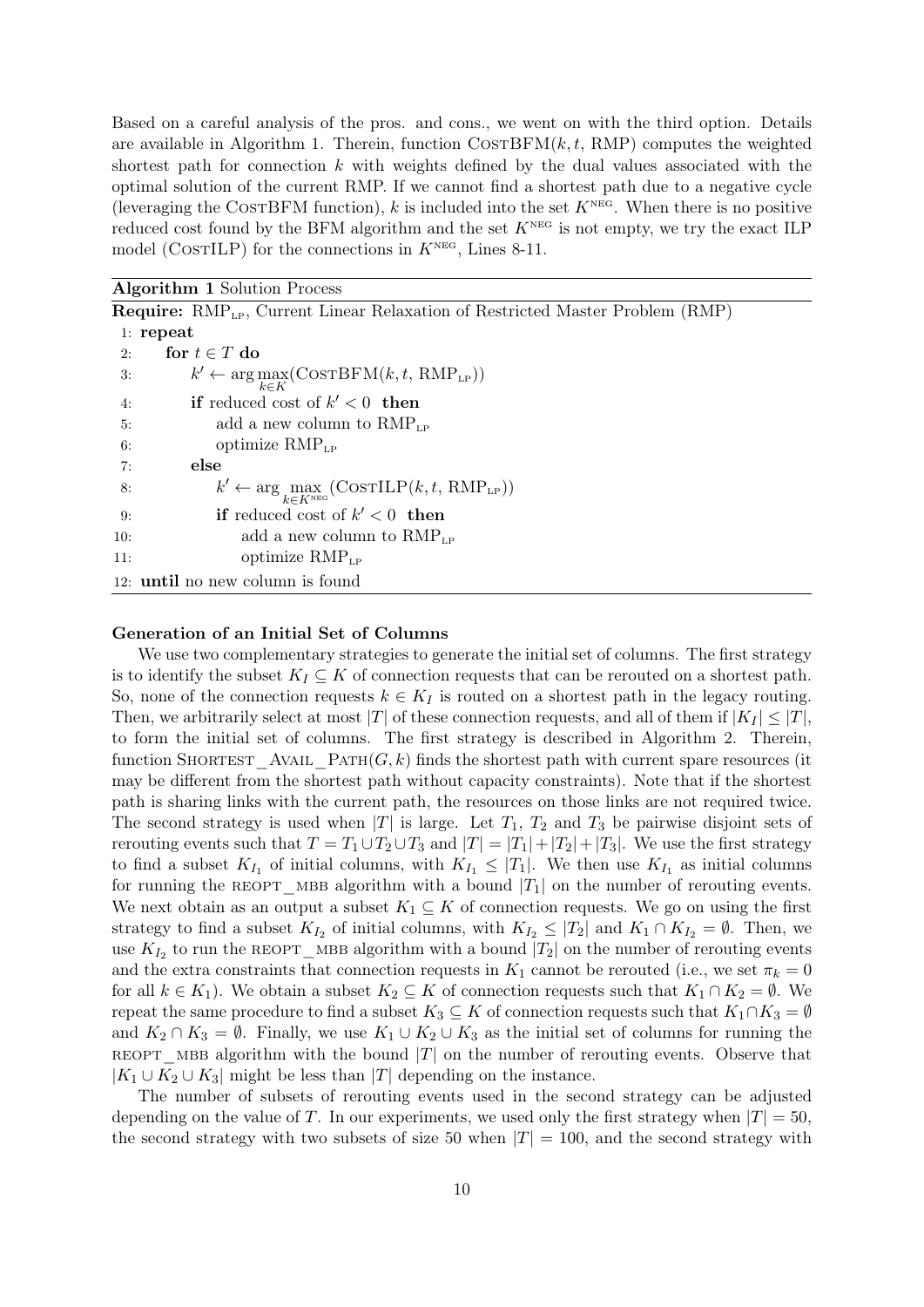three subsets of size 50 when  $|T| = 150$ . Reported computation times include the time needed for generating the initial columns and the resolution of the REOPT MBB algorithm with 50 rerouting events. The second strategy is described in the Algorithm 3. In this algorithm, we demonstrate the case where T is divided into three smaller non-intersecting subsets.

Algorithm 2 Initial Set of Columns - Strategy 1

Require: G, current network state **Ensure:**  $K_I$ , initial set of columns 1:  $K_I \leftarrow \emptyset$ 2: #reroutes  $\leftarrow 0$ 3: for  $k \in K$  do 4:  $p^{\text{NEW}} \leftarrow \text{SDARTEST\_AVAIL\_PATH}(G, k)$ 5: if  $p^{\text{new}}$  is shorter than k's current path then 6: change k's current path to  $p^{\text{new}}$ 7:  $K_I \leftarrow K_I \cup \{k\}$ 8:  $\#$  reroutes  $\leftarrow$  # reroutes + 1 9: update  $G$ 's state  $\binom{9}{1}$  state  $\binom{1}{1}$  route of k is changed 10: if  $\#$ reroutes = |T| then 11: break 12: return  $K_I$ 

Algorithm 3 Initial Set of Columns - Strategy 2

Require: G, current network state **Require:**  $T = T_1 \cup T_2 \cup T_3$ , set of rerouting events **Ensure:**  $K_I$ , initial set of columns 1:  $K_I \leftarrow \emptyset$ 2:  $\#re routes \leftarrow 0$ 3: for i from 1 to 3 do 4:  $K_{I_i} \leftarrow$  initial set of columns using Strategy 1 with  $G, K, T_i$ 5: remove  $K_{I_i}$  from  $G$ 6:  $K \leftarrow K \setminus K_{I_i}$ 7:  $K_I \leftarrow K_I \cup K_{I_i}$ 8: return  $K_I$ 

## 5 Minimum Rerouting: REOPT MIMO

In this section, we show how to modify the REOPT SIM model in order to minimize the total number of rerouting operations required to obtain a solution satisfying a given bandwidth requirement (i.e.,  $BW^*$  is used in this section). The REOPT\_MIMO model, is formalized as follows.

Master Problem

$$
\min \qquad \sum_{t \in T} \sum_{k \in K} \sum_{p \in P_k^t} z_{kp}^t \tag{32}
$$

subject to Constraints (11)-(16) and:

$$
\sum_{l \in L} C_l^{|T|} \le BW^*.
$$
\n(33)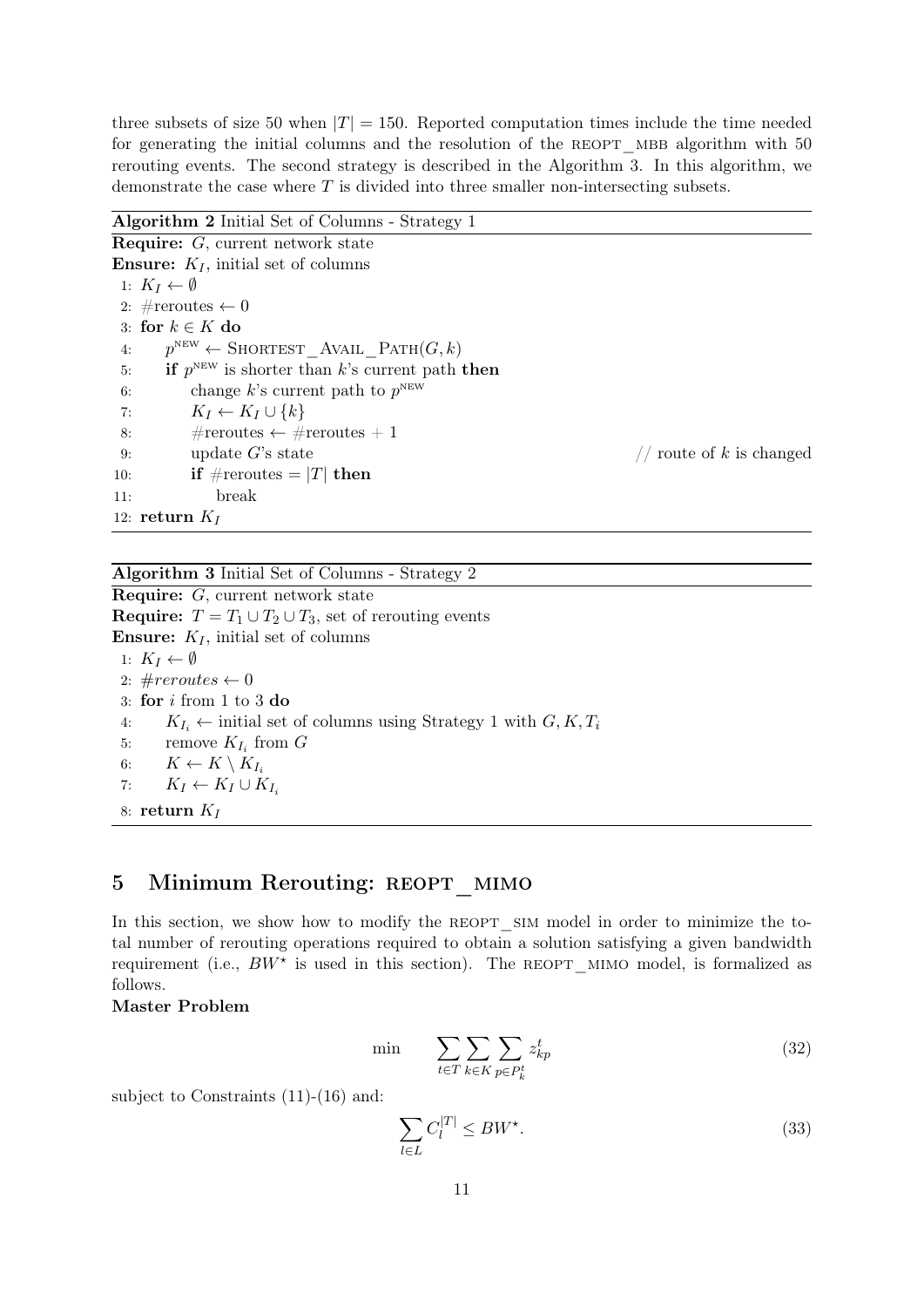Constraint (33) ensures that the solution must be at least as good as the given bandwidth requirement  $BW^*$ , and the Objective (32) is to minimize the total number of rerouting operations.

Observe that the REOPT MIMO model might not admit a feasible solution if the given upper bound on the bandwidth requirement or on the number of rerouting events is too small. However, if these bounds are at least the objective value  $(BW^*)$  obtained from the REOPT SIM model with the same number  $|T|$  of rerouting events, then the REOPT MIMO model always admits a feasible solution (at least the solution of REOPT SIM).

#### Pricing Problem

Let  $u_t^{(11)} \leq 0$ ,  $u_k^{(12)} \leq 0$  and  $u_{\ell t}^{(14)} \geq 0$  be the values of the dual variables associated with constraints (11), (12) and (14), respectively.

We use the following binary variables:

- $-\pi_k = 1$  if  $k \in K$  is selected for rerouting, 0 otherwise.
- $\alpha_{k\ell} = 1$  if  $\pi_k = 1$  and the route of  $k \in K$  uses link  $\ell \in L$ , 0 otherwise.

$$
[\text{PP}^{\text{MIMO}}] \begin{cases} \min & \bar{c}_{\text{PP}_t} = 1 - u_t^{(11)} - \sum_{k \in K} u_k^{(12)} \pi_k - \sum_{\ell \in L} \sum_{k \in K} b_k u_{\ell t}^{(14)} (\pi_k a_{k\ell}^0 - \alpha_{k\ell}).\\ \text{Subject to \quad Constraints (18)-(23) \end{cases}
$$

In the new pricing problem PP<sup>MIMO</sup>, the additional term (to the original pricing problem PP) is a constant, as the variables  $z_{kp}^t$  are introduced to the master objective function. Thus, this additional term does not change the pricing problem principle, i.e., the solution process of the reopt\_mbb algorithm can be applied completely to the reopt\_mimo model.

## 6 Parallel Rerouting

Enabling parallel rerouting operations allows for reaching either a better provisioning within the specified bound on the number  $|T|$  of rerouting events since more individual rerouting operations can be performed, or the same provisioning as REOPT SIM within less rerouting events. In this section, we explore the latter advantage of parallel rerouting operations.

In the decomposition model REOPT SIM, Constraints (11) restrict the number of rerouting operations per rerouting events to 1, although some rerouting operations could be safely done in parallel with respect to the MBB paradigm. Indeed, a subset  $K' \subseteq K$  of the connection requests can be rerouted in parallel, or concurrently, at rerouting event  $t$  if the sum of their bandwidth requirements on the old and new routes does not exceed any link's capacity.

More formally, let  $K_r \subseteq K$  be the subset of connection requests that are rerouted by RE-OPT\_SIM, i.e.,  $K_r$  contains each connection request  $k \in K$  such that  $\sum_{t \in T} \sum_{p \in P_k^t} z_{kp}^t = 1$ . For convenience, we assume that  $|K_r| = |T|$ . Let  $p_k \in \bigcup_{t \in T} P_k^t$  be the route selected for the rerouting of connection request  $k \in K_r$ . Recall that a connection request can be rerouted at most once. Let B, indexed by rerouting event  $t \in T$ , be a set of bins. The bin  $B<sup>t</sup>$  corresponds to a subset of the connection requests that can be safely rerouted in parallel at rerouting event  $t$ . Given a solution of REOPT SIM, the problem of packing the connection rerouting operations into the minimum number of bins can be formalized as the ILP (34)-(42), using the following variables.

- $q_k^t = 1$  if  $k \in K_r$  is packed into bin  $B^t$ , for some  $t \in T$ , 0 otherwise.
- $q^t = 1$  if bin  $B^t$  is used.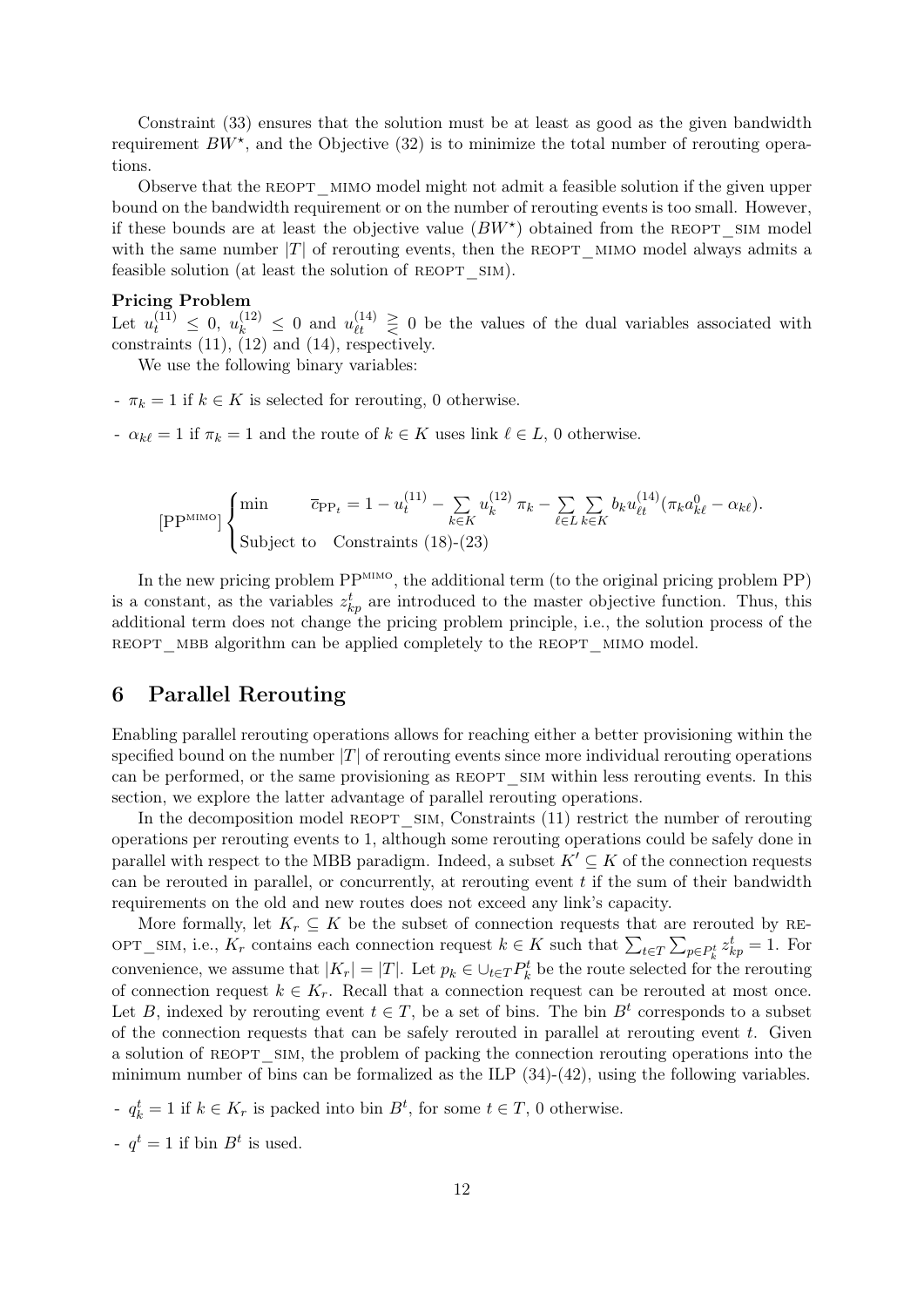Observe that the rerouting operations of the connection requests in bin  $B<sup>t</sup>$  must be performed before those of bin  $B^{t+1}$ . Hence, our problem combines a bin packing problem with a scheduling problem.

Minimize 
$$
\sum_{t \in T} q^t
$$
 (34)

Subject to:

 $\overline{q}$ t

$$
\sum_{t \in T} q_k^t = 1 \qquad k \in K_r \tag{35}
$$

$$
k \le q^t \qquad \qquad k \in K_r, t \in T \tag{36}
$$

$$
q^{t+1} \le q^t \qquad \qquad t \in T \tag{37}
$$
  

$$
C_{\ell}^t \le C_{\ell} \qquad \qquad \ell \in L, t \in T \tag{38}
$$

$$
C_{\ell}^{t-1} + \sum_{k \in K_r} b_k \delta_{\ell}^{p_k} (1 - a_{k\ell}^0) q_k^t \le C_{\ell} \quad \ell \in L, t \in T
$$
\n(39)

$$
C_{\ell}^{t} = C_{\ell}^{t-1} - \sum_{k \in K_{r}} b_{k} (a_{k\ell}^{0} - \delta_{\ell}^{p_{k}}) q_{k}^{t} \quad \ell \in L, t \in T
$$
\n(40)

$$
q_k^t \in \{0, 1\} \qquad \qquad k \in K_r, \ t \in T \tag{41}
$$

$$
q^t \in \{0, 1\} \qquad \qquad t \in T \tag{42}
$$

$$
C_{\ell}^{t} \ge 0 \qquad \qquad \ell \in L, \ t \in T \qquad (43)
$$

The goal of this ILP is to minimize the number of bins (Objective (34)), hence minimizing the number of rerouting events needed to perform all parallel operations. Constraints (35) ensure that each connection request is packed into a single bin. Constraints (36) are used to identify used bins. Constraints (37) are used to break symmetries in the solution, ensuring that bin  $B^{t+1}$  can be used only if bin  $B^t$  is used. Constraints (38)-(40) make sure that the capacity of a link is never exceeded. In particular, Constraints (39) ensure that the "make" part of the MBB operations of the connection requests in bin  $B<sup>t</sup>$  respect the capacity constraints, i.e., there is enough capacity to establish all the new routes before releasing the capacity used by the legacy routes. Finally, Constraints (40) set the link capacities after the rerouting operations of rerouting event t are made. Constraints  $(41)-(43)$  define the domain of the variables.

The ILP formulation (34)-(43) is difficult to solve. Also, we now propose a simple greedy algorithm that packs rerouting operations into bins. Let  $\sigma : T \to K_r$  be a mapping from rerouting events to connection requests, such that  $\sigma(t)$  indicates the connection request that is rerouted at rerouting event t by REOPT\_SIM. That is,  $\sigma(t) = \sum_{k \in K_r} \sum_{p \in P_k^t} k \cdot z_{kp}^t$  since Constraints (11) ensure that, for each  $t \in T$ , a unique variable  $z_{kp}^t$  can be set to 1. We denote  $\sigma^{-1}$  the inverse mapping. So  $\sigma^{-1}(k)$  is the rerouting event t at which connection request k is rerouted by REOPT SIM.

Algorithm 4 arranges the connection requests of  $K_r$  into bins, each bin corresponding to a set of connection requests that can safely be rerouted in parallel, and so fulfills Constraints (39). It proceeds as follows. After initializing the first bin, it considers the connection requests in the rerouting ordering given by REOPT SIM (Lines 3-8). If the addition of connection request  $k$  to the current bin results in a violation of Constraints (39), then a new bin is created and  $k$ is added to it. Then the algorithm considers the next connection requests until all connection requests have been placed into a bin.

Algorithm 4 ensures that if connection request k is placed into bin  $B^{t+1}$ , then it satisfies  $\sigma^{-1}(k) > \sigma^{-1}(k')$  for all  $k' \in B^t$ . In other words, the connection requests in  $B^t$  are rerouted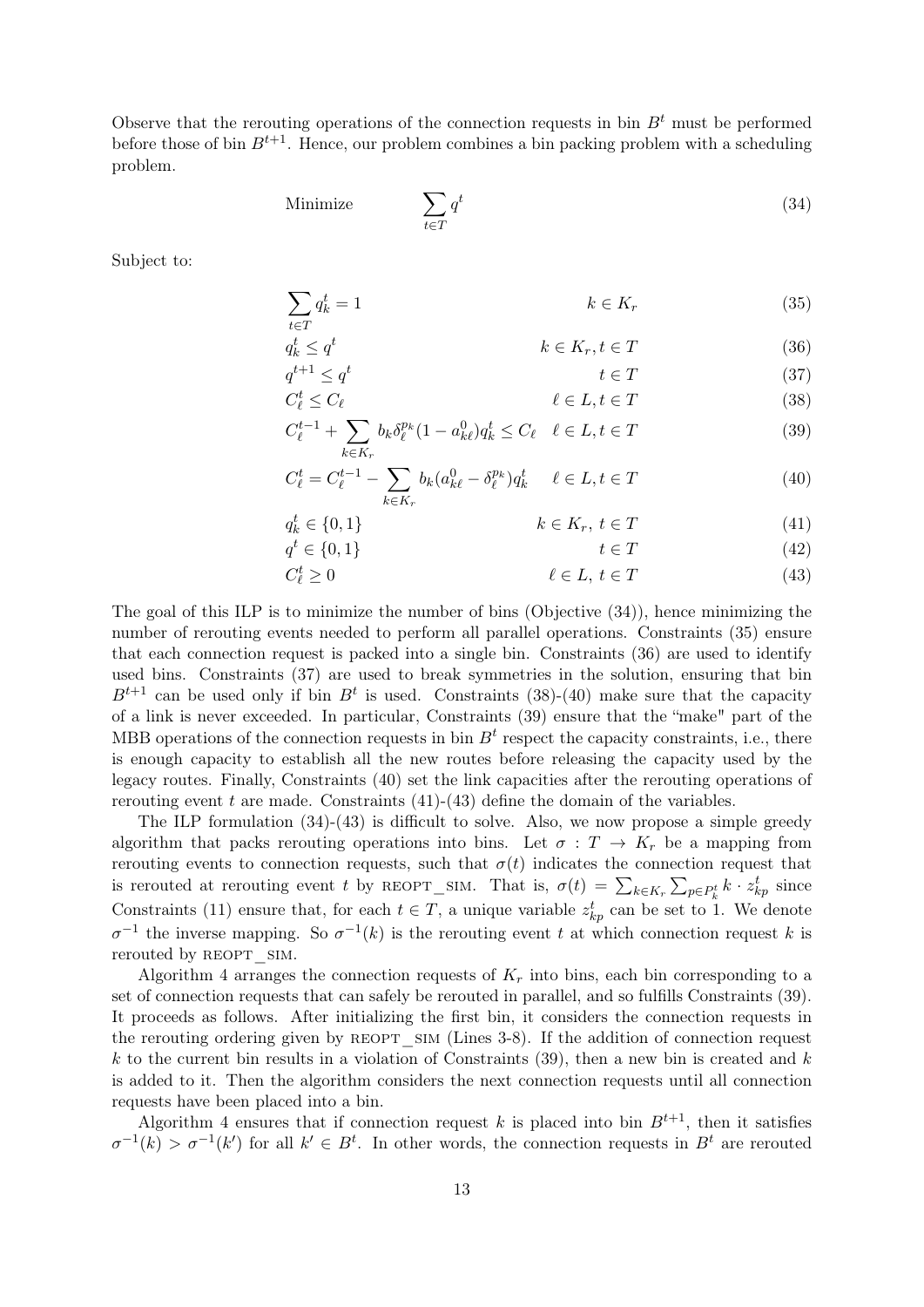Algorithm 4 Parallel Rerouting with respect to Original Order

| <b>Require:</b> $\sigma$ , mapping from rerouting events to connection requests |                               |
|---------------------------------------------------------------------------------|-------------------------------|
| <b>Require:</b> $T$ , set of rerouting events in original ordering              |                               |
| <b>Ensure:</b> B, bins containing requests rerouted in parallel                 |                               |
| 1: $B^1 \leftarrow \emptyset$                                                   | Initialize the first bin      |
| 2: $i \leftarrow 1$                                                             | $//$ Index of the current bin |
| 3: for t from 1 to  T  do                                                       |                               |
| $k \leftarrow \sigma(t)$<br>4:                                                  |                               |
| if adding k to $B^i$ violates Constraints (39) then<br>5:                       |                               |
| $i \leftarrow i+1$<br>6:                                                        |                               |
| 7:<br>$B^i \leftarrow \emptyset$                                                | // Create a new bin           |
| $B^i \leftarrow B^i \cup \{k\}$<br>8:                                           | // Add $k$ to current bin     |
| 9: return $B$                                                                   |                               |

before those in  $B^{t+1}$ , which is consistent with the solution given by REOPT SIM. Furthermore, the link capacity after the rerouting operations of bin  $B<sup>t</sup>$  is exactly the same as the link capacity in the solution of REOPT SIM after the rerouting of connection request  $k = \sigma(\sum_{i=1}^t |B^i|)$ . The number of bins created by Algorithm 4 depends on the solution given by REOPT SIM. In the worse case, when no parallel rerouting operation is possible, it creates  $|T|$  bins.

## 7 Numerical Results

#### 7.1 Data Sets

We consider a network with 32 nodes and 250 directed links, which corresponds approximately to a Ciena customer network. Existing network connections were used to construct a traffic matrix input to a network simulator generating realistic random connection states. Connection requests had Poisson arrivals based on the traffic matrix and random durations drawn from a common exponential distribution. Each connection had a Weibull distributed bandwidth with a coefficient of variation of 0.3. Connections were routed on the shortest path (in hop count) that had sufficient bandwidth. A load factor parameter was used to globally vary the connection arrival rates: the corresponding equilibrium (after simulation start-up transients had disappeared) connection states represent a range of congestion levels from light (0.5) to heavy (1.0). For each load factor, we considered 10 reoptimization events. Reoptimization was performed with a period of 1 mean connection duration, ensuring that sufficient connection request arrival and termination events occurred in order to produce comparably degraded connection state. Characteristics of the data sets are described in Table 1, where for each load factor, we provide the average number of granted requests right before each reoptimization and the average number of connection requests that are not initially routed on a shortest path.

#### 7.2 Comparison with the Model of Klopfenstein [9]

We compared the performance of our model and algorithm with the model of Klopfenstein [9]. We use a dataset with a load factor of 0.5,  $|T| = 40$  and for each reoptimization event, only 250 connections from the original connection set are taken into account. The differences are significant even for such small instances, as indicated by the results reported in Table 2. Therein, we report the results for each of the 10 reoptimization events. Since the Klopfenstein model can take enormous time to finish, we report the best solution found within a computation time limit of one hour. Note that due to these computation times, we were not able to perform comparisons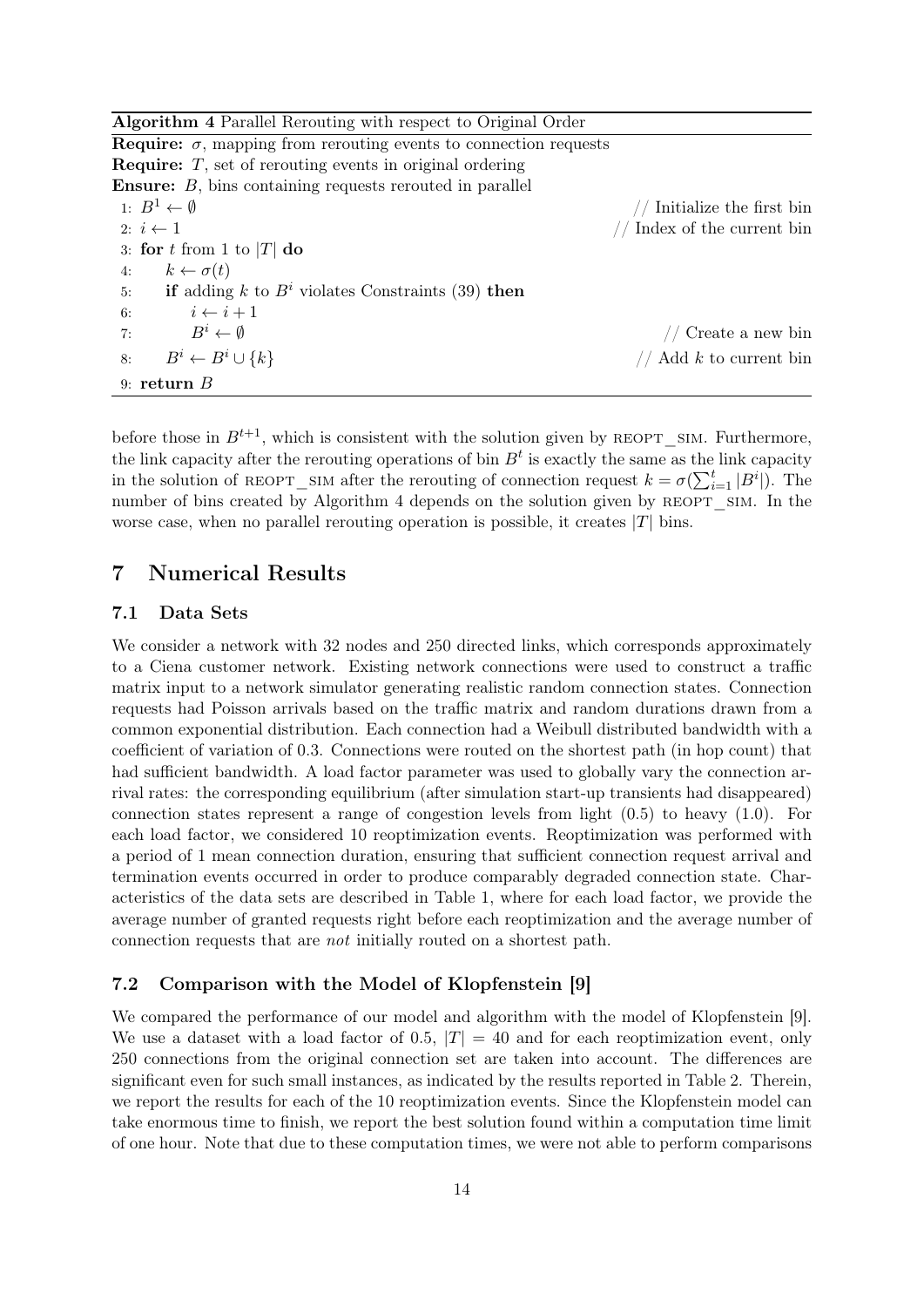| Load factor $ $ |         | Number of requests $\vert \#$ Req. not on shortest path |
|-----------------|---------|---------------------------------------------------------|
| 0.5             | 777.2   | 90.2                                                    |
| 0.6             | 894.6   | 199.1                                                   |
| 0.7             | 951.4   | 252.3                                                   |
| 0.8             | 971.1   | 268.3                                                   |
| 0.9             | 993.3   | 285.7                                                   |
| $1.0\,$         | 1,015.4 | 295.7                                                   |

Table 1: Characteristics of the data sets

Table 2: Comparison with Klopfenstein: Traffic load 0.5,  $|T| = 40$ , number of connection requests  $= 250$ 

| $\mathbf{r}$ |                         |                  |      |                            |           |                  |                        |                        |  |
|--------------|-------------------------|------------------|------|----------------------------|-----------|------------------|------------------------|------------------------|--|
| Defrag.      | Bandwidth saving $(\%)$ |                  |      | Accuracy $\varepsilon$ (%) |           | $\#$ reroutings  | Computing times (sec.) |                        |  |
| events       |                         |                  |      |                            |           |                  | $(limit = 1 hour)$     |                        |  |
|              | REOPT SIM               | Klopfenstein [9] |      | REOPT SIM Klopfenstein [9] | REOPT SIM | Klopfenstein [9] | REOPT SIM              | Klopfenstein [9]       |  |
| 210          | 5.7                     | 5.7              | 0.00 | 0.00                       | 16.0      | 21.0             | 14.7                   | 2316.7                 |  |
| 220          | 4.0                     | 4.0              | 0.00 | 0.00                       | 10.0      | 12.0             | 14.4                   | 1020.8                 |  |
| 230          | 3.4                     | 2.9              | 0.00 | 0.55                       | 9.0       | 8.0              | 13.4                   | limit                  |  |
| 240          | 1.7                     | 1.7              | 0.00 | 0.00                       | 5.0       | 16.0             | 11.9                   | 755.3                  |  |
| 250          | 2.3                     | 2.3              | 0.00 | 0.00                       | 8.0       | 9.0              | 14.1                   | 859.1                  |  |
| 260          | 7.5                     | 7.5              | 0.00 | 0.00                       | 13.0      | 15.0             | 15.1                   | 802.8                  |  |
| 270          | 5.7                     | 5.9              | 0.27 | 0.00                       | 14.0      | 19.0             | 7.2                    | 2249.1                 |  |
| 280          | 3.0                     | 3.0              | 0.00 | 0.00                       | 9.0       | 11.0             | 13.9                   | 895.1                  |  |
| 290          | 2.3                     | 2.3              | 0.00 | 0.00                       | 6.0       | 13.0             | 13.9                   | 479.1                  |  |
| 300          | 7.1                     | 4.5              | 0.00 | 2.81                       | 17.0      | 11.0             | 11.6                   | limit                  |  |
| Average      | 4.3                     | 4.0              | 0.03 | 0.34                       | 10.7      | 13.5             | 13.0                   | 1661.0                 |  |
| Ratio        |                         | 1.1              |      | 0.08                       |           | 0.8              |                        | $0.0078 \approx 1/130$ |  |
|              |                         |                  |      |                            |           |                  |                        |                        |  |

on larger instances. Columns entitled REOPT SIM correspond to the results obtained with the REOPT SIM model and REOPT MBB algorithm.

As expected, our model can be solved orders of magnitude faster than the compact ILP model of Klopfenstein [9], that is, about 130 times faster. Furthermore, the computation time limit of one hour was reached for two instances with the compact ILP model (reoptimization events indexed as 230 and 300). Moreover, our model yields on average a better accuracy (i.e., 0.03% versus 0.34%), because Klopfensteins's model was stopped by the time limitation twice, resulting in significant optimality gaps.

Obviously, when optimal solutions are obtained with both models, the bandwidth savings are equal. However, for the instances indexed 230 and 300 that were not optimally solved with the model of Klopfenstein, the solutions computed with our model offer better bandwidth savings. In addition, the solutions obtained with our model involve on average less rerouting operations. This can be explained by the facts that firstly, the minimization of the number of rerouting operations is part of none of the objective functions of the models, and that secondly, the model of Klopfenstein allows a connection request to be rerouted more than once.

#### 7.3 Accuracy and Performance of the Reoptimization Solution

All statistics computed in this section correspond to averages over all the 10 reoptimization events performed for each load factor.

Recall that we initialize the REOPT MBB algorithm with at most  $|T|$  potential rerouting operations (columns). When  $|T| = 50$ , we use the first strategy presented in Section 4 for generating the initial set of columns. When  $|T| = 100$  or  $|T| = 150$ , we use the second strategy. We have reported in Table 1 the average number of connection requests that are not routed on a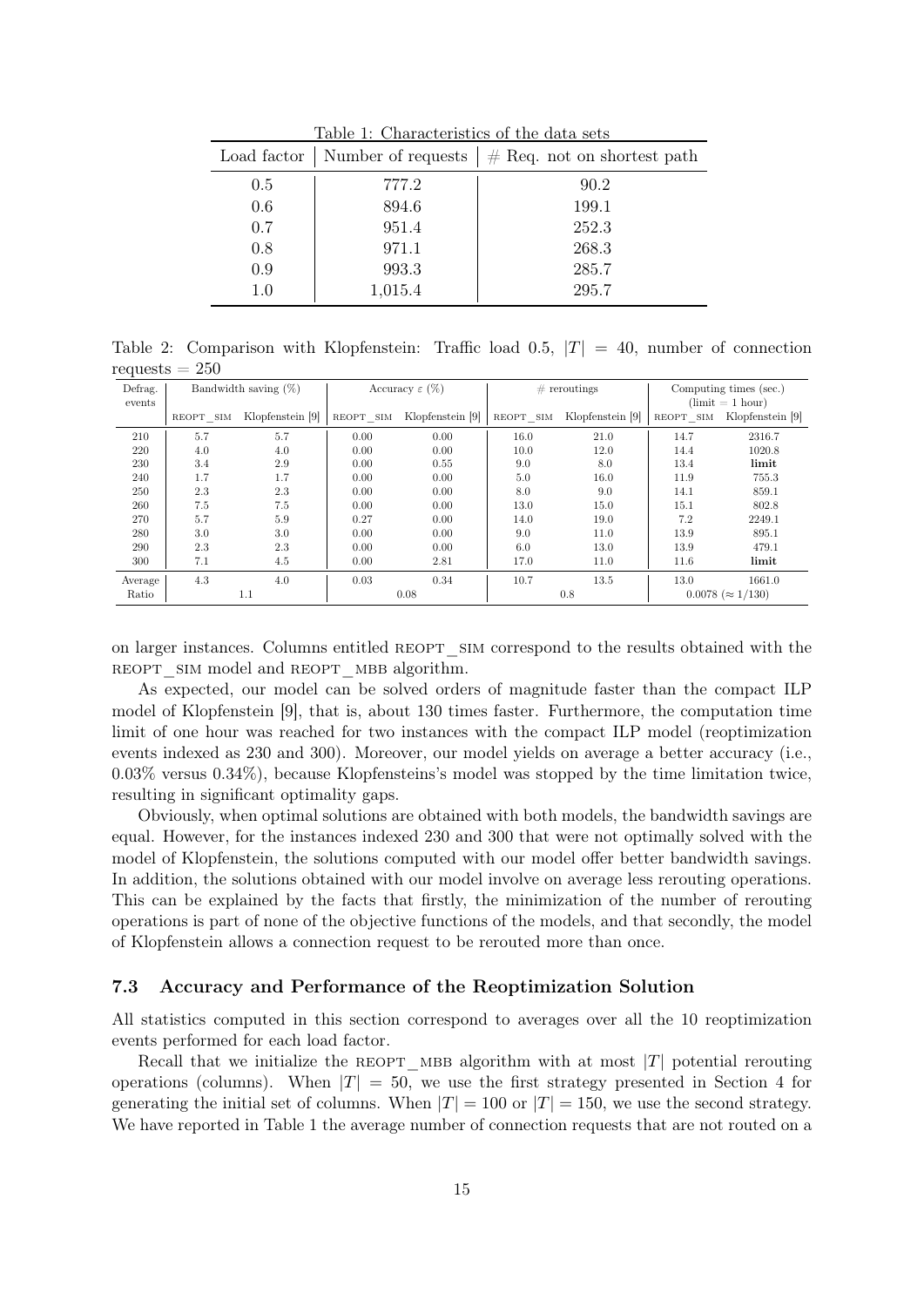| Load |                    | $\#$ Initial<br>potential reroutings |           |      |            |      | $#$ Initial potential reroutings<br>in the optimal solution | Overall $\#$ of generated<br>potential reroutings |            |          |           |           |
|------|--------------------|--------------------------------------|-----------|------|------------|------|-------------------------------------------------------------|---------------------------------------------------|------------|----------|-----------|-----------|
|      | $\parallel$ T = 50 | $T = 100$                            | $T = 150$ |      | $T = 50$   |      | $T = 100$                                                   |                                                   | $T = 150$  | $T = 50$ | $T = 100$ | $T = 150$ |
| 0.5  | 43.3               | 68.1                                 | 70.0      | 18.5 | $(39.1\%)$ | 44.9 | (63%)                                                       | 42.0                                              | $(57.6\%)$ | 595.7    | 797.0     | 1401.0    |
| 0.6  | 50.0               | 99.0                                 | 145.4     | 15.3 | $(30.9\%)$ | 76.8 | $(77.4\%)$                                                  | 112.8                                             | $(77.4\%)$ | 590.4    | 1157.7    | 1738.9    |
| 0.7  | 50.0               | 99.2                                 | 149.0     | 12.6 | $(25.4\%)$ | 63.9 | $(64.5\%)$                                                  | 113.1                                             | $(75.8\%)$ | 546.0    | 1010.2    | 1408.2    |
| 0.8  | 50.0               | 98.6                                 | 148.5     | 14.1 | $(28.9\%)$ | 68.3 | $(69.4\%)$                                                  | 110.2                                             | $(74.4\%)$ | 469.2    | 911.5     | 1348.5    |
| 0.9  | 50.0               | 99.1                                 | 149.1     | 12.6 | $(25.6\%)$ | 65.4 | $(66\%)$                                                    | 122.8                                             | $(82.3\%)$ | 504.2    | 950.2     | 1283.4    |
| 1.0  | 50.0               | 99.5                                 | 149.5     | 12.1 | $(24.4\%)$ | 73.0 | (73.7%)                                                     | 120.5                                             | $(80.9\%)$ | 520.8    | 827.8     | 1207.8    |

Table 3: Impact of the Initial Rerouting Configurations and Overall Number of Configurations

shortest path in the legacy routing, and in Table 3 the average size of the initial sets of potential rerouting operations (initial columns) as produced by the first or second strategy. These sets are given as inputs to the REOPT MBB algorithm. The relatively low number of initial potential reroutings for the instances with traffic load 0.5 is explained by the small number of connection requests (90.2 in average) that are not routed on a shortest path in the legacy routing.

Concerning the choice of  $|T|$ , which can be as large as the cardinality of the whole connection set, we conducted our experiments for values of  $|T|$  of at most 150 in order to limit the computation time of our model to about one hour.

We now analyze the results reported in Table 3 on the efficiency of our strategies for generating the initial potential reroutings. Observe that the number of potential reroutings increases with the traffic load due to the increased number of routes that are not the shortest possible ones. For  $|T| = 50$ , where the initial potential reroutings are produced by the first strategy only, we observe in the middle set of columns of Table 3 that at most 39.1% of the initial potential reroutings appear in the final solutions. But, for  $|T| = 100$  and  $|T| = 150$ , where we use the second strategy, at least 57.6% and up to 82.3% of these initial potential reroutings are part of the final solutions. This means that the time spent by the second strategy in the resolution of sub-problems results in very good choices of initial potential reroutings. Furthermore, it has a strong impact on the total number of generated potential reroutings, reported in the last set of columns of Table 3, and so on the number of times the pricing problem PP is solved. Indeed, the pricing problem generates a potential rerouting only if it is expected to improve the current solution of REOPT MBB algorithm. Hence, when many initial potential reroutings are actually part of the final solution, fewer calls to the pricing problem are needed to solve the problem.

| Load |                    | Number of<br>required<br>rerouting |           | Accuracy<br>$(\varepsilon)$ |                  |           |                  | Computational times<br>in minutes |           | <b>ILP</b> Pricing Problem<br>computational times in seconds<br>(number of solved ILPs) |           |                           |
|------|--------------------|------------------------------------|-----------|-----------------------------|------------------|-----------|------------------|-----------------------------------|-----------|-----------------------------------------------------------------------------------------|-----------|---------------------------|
|      | $\parallel$ T = 50 | $T = 100$                          | $T = 150$ |                             | $T = 50$ T = 100 | $T = 150$ | $T = 50$ T = 100 |                                   | $T = 150$ | $T = 50$                                                                                | $T = 100$ | $T = 150$                 |
| 0.5  | 47.2               | 71.2                               | 72.9      | 1.2                         | 1.7              | 1.5       | 1.5              | 7.1                               | $16.1\,$  | 0.0(0.0)                                                                                | 0.0(0.1)  | 0.0 (0.2)                 |
| 0.6  | 49.4               | 99.1                               | 145.6     | 2.0                         | 1.6              | $1.6\,$   | 2.0              | 20.4                              | 89.7      | 0.3(1.1)                                                                                | 0.2(2.8)  | 3.6<br>(1.5)              |
| 0.7  | 49.6               | 99.0                               | 149.1     | 2.4                         | 1.3              | 1.2       | 1.8              | 20.0                              | 65.9      | 2.0(4.6)                                                                                | 0.7(2.9)  | $2.2\phantom{0}$<br>(1.8) |
| 0.8  | 48.7               | 98.4                               | 148.1     | 2.7                         | $1.6\,$          | 1.2       | 1.7              | 15.8                              | 63.2      | 1.5(3.8)                                                                                | 2.0(7.5)  | (9.8)<br>2.1              |
| 0.9  | 49.1               | 99.0                               | 149.1     | 2.2                         | 1.3              | 1.2       | 2.0              | 16.8                              | 64.3      | 0.4(1.3)                                                                                | 0.6(2.9)  | 9.7(15.6)                 |
| 1.0  | 49.5               | 99.0                               | 148.9     | 2.3                         | 1.4              | 1.0       | 2.2              | 14.3                              | 45.9      | 1.8(4.0)                                                                                | 4.0(7.1)  | 3.7<br>(4.4)              |

Table 4: Number of Reroutings and Accuracy of the Solutions

In Table 4, we report on the accuracy of the solutions. We first observe that the accuracy of computed solutions is always between 1% and 3%, which is satisfactory taking into account the additional computation time it would require for getting an optimal solution with a branch-andprice method [18], instead of the current solution process (Section 4). Furthermore, solutions obtained for larger values of  $|T|$  have a better (smaller) accuracy, except for load factor 0.5. This shows that the proposed solution process performs very well even on large instances.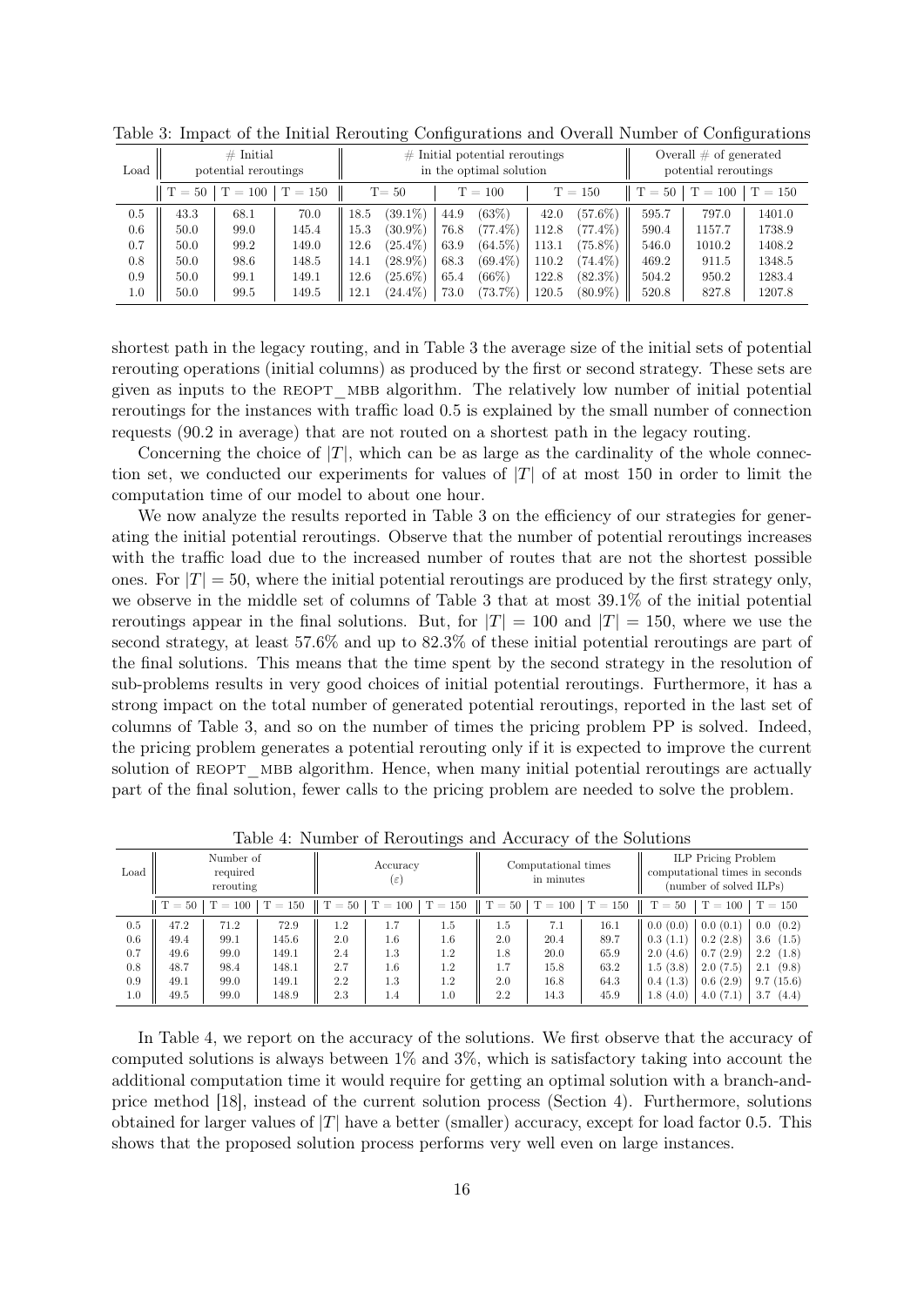Computation times, which include the generation of initial potential reroutings, are also quite reasonable, although too long for a real-time reoptimization operation. However, we expect to reduce them significantly in the near future with the addition of heuristics to speed up the solution process. Moreover, we observe that the overall computation time due to the resolution of the pricing problems using ILPs, which occur when the BFM algorithm fails to find a solution, is negligible. In the last part of Table 4, the main number is the averaged computing time spent on the ILP executions and the number in the parentheses is the averaged number of executions. We need less than 10 seconds (for at most 16 executions) for solving the ILPs of the pricing problems. This supports the effectiveness of the decomposition of PP into  $\text{PP}_{t}^{k}$  subproblems, each solved independently with the BFM algorithm.

#### 7.4 Reoptimization Performance

We investigated the reduction of the overall bandwidth requirements after each reoptimization event. We have reported in Figure 4 the reduction after each reoptimization event for the two extreme load factors, i.e., 0.5 and 1.0. As already anticipated with the results of Table 4, enabling more than  $|T| = 100$  rerouting operations for the instances with load factor 0.5 does not help further reducing the overall bandwidth usage. However, with load factor 1.0, enabling more rerouting operations allows for significant reduction of the bandwidth usage. More precisely, increasing  $|T|$  from 50 to 100 leads to more than 5% gain, and increasing  $|T|$  from 100 to 150 provides 5% additional bandwidth gain. An example of bandwidth usage evolution during a sequence of rerouting operations is depicted in Figure 5 for the case of load factor 0.5 and  $|T| = 50$ . We observe that the bandwidth usage is essentially monotonically decreasing, although local increases of the bandwidth usage are possible with our model that only ensures that the final bandwidth usage is minimized.



Figure 4: Reduction (%) of bandwidth requirement

#### 7.5 Multiple Rerouting

In order to confirm the benefit of enabling multiple rerouting operations per connection requests, i.e., a connection is allowed to be rerouted more than once, we applied REOPT SIM consecutively, taking as input the routing obtained in the previous call. More precisely, after first solving the problem with  $|T| = 50$ , we solve it again with  $|T| = 50$ , starting from the routing  $R_1$  computed by the first execution of REOPT SIM, and then again producing  $R_3$  taking as input the routing  $R_2$  resulting from the second call.

In the first set of columns of Table 5, we ensure that a connection request is rerouted at most once. This is done by setting  $\pi_k = 0$  for the connection requests that were previously rerouted.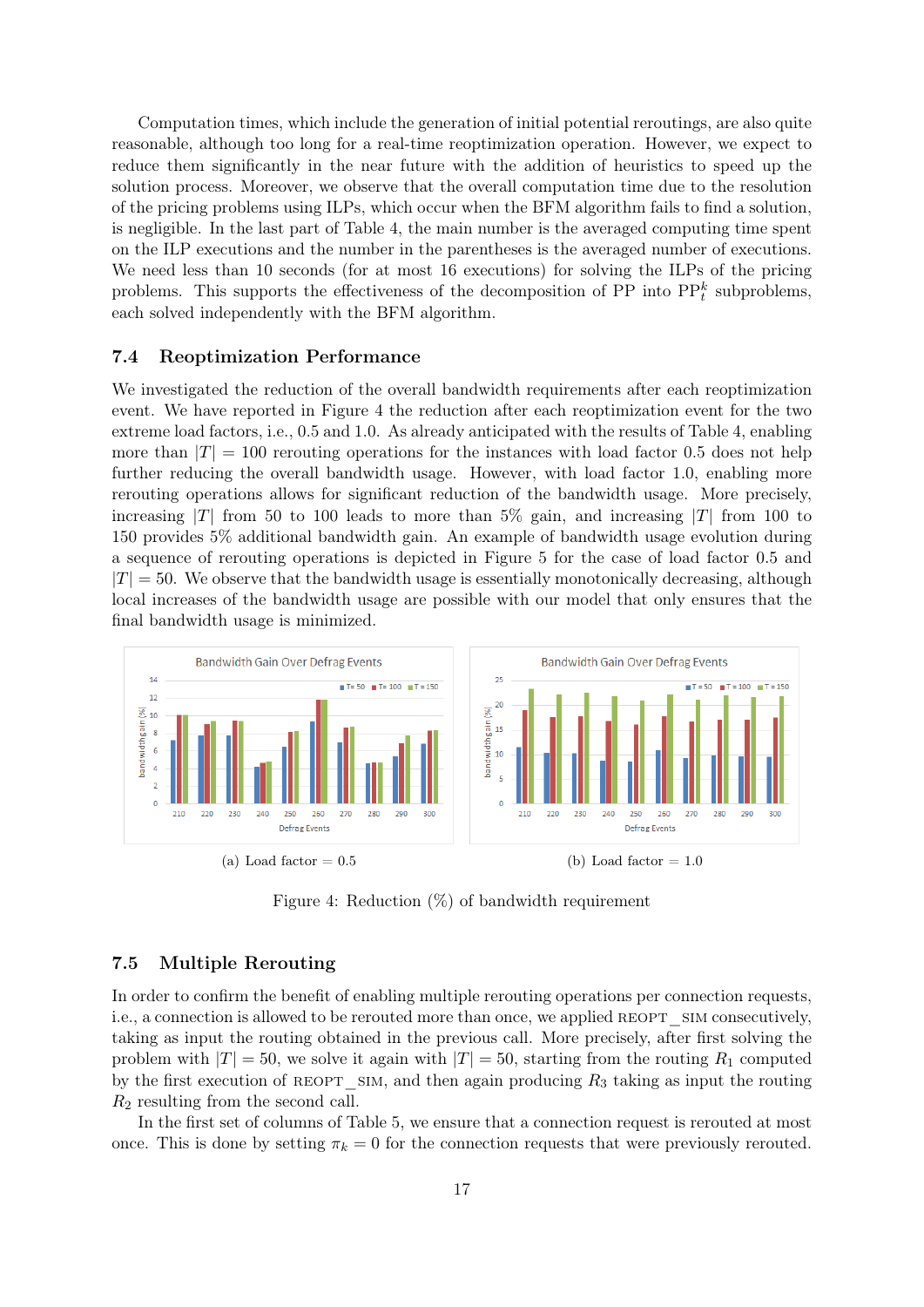

Figure 5: Trend of bandwidth usage after each rerouting operation on load 0.5 within  $|T| = 50$ .

In the second set of columns of Table 5 we allow the reroute in  $R_2$  (resp.  $R_3$ ) of a connection request that has already been rerouted in  $R_1$  (resp.  $R_1$  or  $R_2$ ). Hence, a connection request can be rerouted up to three times. We observe a small improvement in the bandwidth gain (around  $0.1\%$  for  $R_3$ ) when enabling up to three reroutings per connection request.

|      | At most one rerouting per connection & $t \parallel$<br>Multiple rerouting per connection |       |       |                       |       |       |                |       |       |                       |       |       |  |
|------|-------------------------------------------------------------------------------------------|-------|-------|-----------------------|-------|-------|----------------|-------|-------|-----------------------|-------|-------|--|
| Load | $#$ reroutings                                                                            |       |       | bandwidth gain $(\%)$ |       |       | $#$ reroutings |       |       | bandwidth gain $(\%)$ |       |       |  |
|      | $R_1$                                                                                     | $R_2$ | $R_3$ | $R_1$                 | $R_2$ | $R_3$ | $R_1$          | $R_2$ | $R_3$ | $R_{1}$               | $R_2$ | $R_3$ |  |
| 0.5  | 47.2                                                                                      | 20.9  | 1.9   | 6.7                   | 8.0   | 8.2   | 47.2           | 21.0  | 2.5   | 6.7                   | 8.1   | 8.2   |  |
| 0.6  | 49.4                                                                                      | 49.6  | 46.4  | 9.4                   | 14.9  | 18.4  | 49.6           | 49.3  | 46.3  | 9.4                   | 14.8  | 18.5  |  |
| 0.7  | 49.6                                                                                      | 49.6  | 49.8  | 9.8                   | 16.6  | 21.0  | 49.1           | 49.7  | 49.8  | 9.8                   | 16.6  | 21.1  |  |
| 0.8  | 48.7                                                                                      | 49.9  | 49.9  | 9.9                   | 16.8  | 21.5  | 48.7           | 49.5  | 49.6  | 9.9                   | 16.8  | 21.4  |  |
| 0.9  | 49.1                                                                                      | 50    | 50    | 10.1                  | 17.2  | 22.1  | 49.4           | 49.6  | 50.0  | 10.1                  | 17.2  | 22.2  |  |
|      | 49.5                                                                                      | 50    | 50    | 9.9                   | 17.1  | 21.9  | 49.7           | 49.8  | 50.0  | 9.9                   |       | 21.9  |  |

Table 5: Impact of Multiple Rerouting

#### 7.6 Minimum Rerouting

The REOPT MIMO model (Section 5) aims at minimizing the number of rerouting events to obtain a solution with specified quality (i.e., satisfying a given upper bound on the bandwidth usage). Figure 6 illustrates the results of REOPT MIMO and REOPT SIM for the instances with load factor 0.5 and 1.0, when  $|T| = 100$ . We observe that the reduction in the number of rerouting events offered by REOPT MIMO over REOPT SIM is small. With a 0.5 load factor, there are more connections which are being rerouted on their ultimate shortest path in terms of the number of links. In addition, although it is allowed to use up to  $|T| = 100$  reroutes, it is usually not necessary to have so many before reaching an optimized or optimal rerouting (e.g., for events 4 and 8, only about half of the allowed number of reroutes are needed). With a 1.0 load factor, i.e., in a competitive resource environment, there are many more connections that are routed over longer paths than the shortest possible. As a result, the solution must use more re-routings (more than 95 reroutings for all events). The reason is that the objective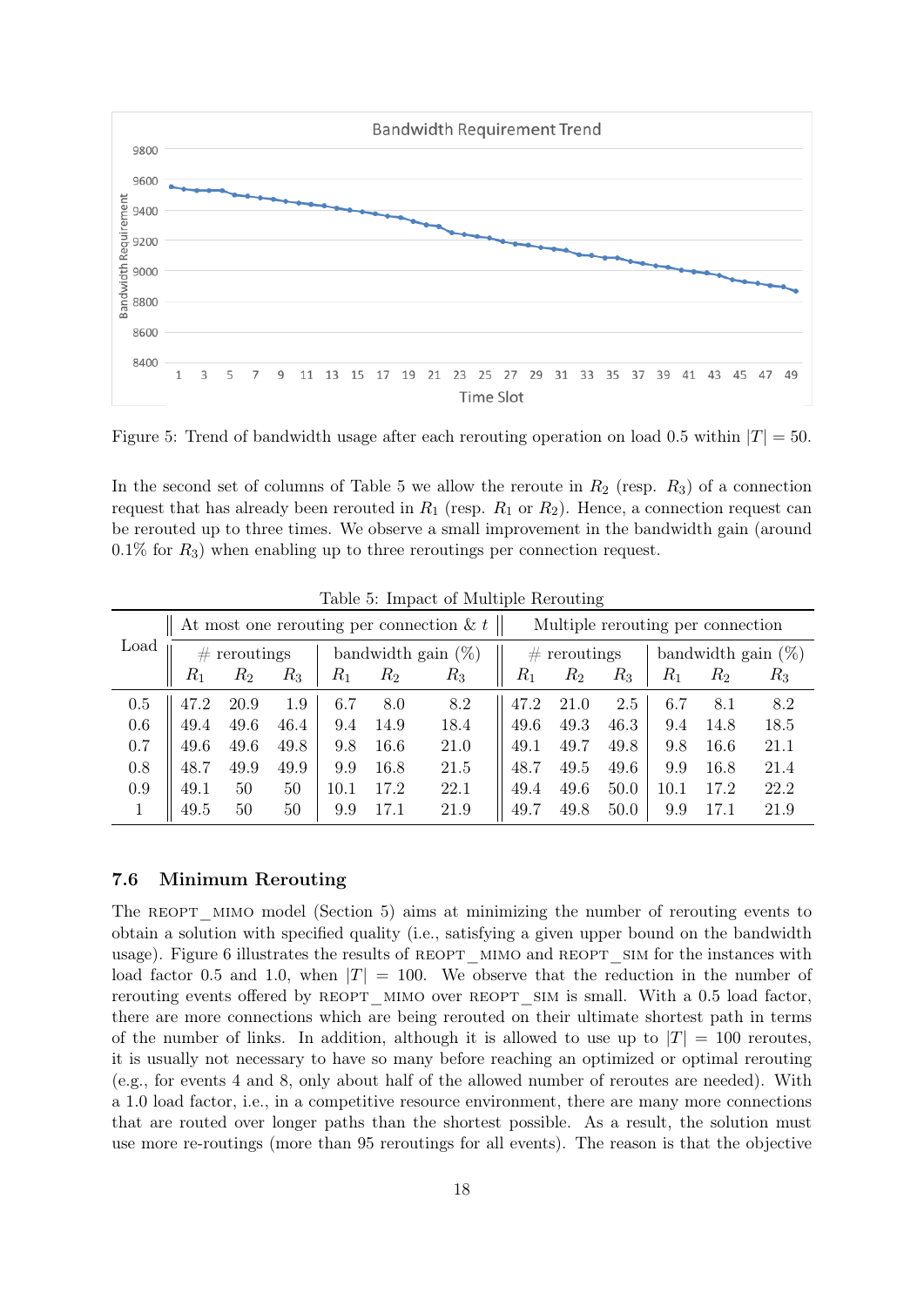of minimizing the number of rerouting operations was implicitly involved into the REOPT SIM model, since it is parameterized by  $|T|$ .



Figure 6: Number of Rerouting operations with REOPT\_SIM and REOPT\_MIMO

#### 7.7 Parallel Rerouting

Table 6 demonstrates the efficiency of the parallel rerouting methodology (Section 6) in terms of the number of required rerouting events, i.e., a rerouting event will perform several rerouting operations in parallel provided that they do not violate the capacity limitation. Assuming that the duration of a rerouting event made of parallel rerouting operations is the same (or almost the same) as a single rerouting operation, applying parallel rerouting operations reduces by a factor 10 to 30 the cost of the reconfiguration procedure. In addition, the computing time for the REOPT PAR model is remarkably less than for the REOPT SIM model.

| Load    |          | Heuristic (Algorithm 4) |           |            | REOPT PAR |           | REOPT PAR Computational Time (min.) |           |           |  |
|---------|----------|-------------------------|-----------|------------|-----------|-----------|-------------------------------------|-----------|-----------|--|
|         | $T = 50$ | $T = 100$               | $T = 150$ | $\rm T=50$ | $T = 100$ | $T = 150$ | $\parallel$ T = 50                  | $T = 100$ | $T = 150$ |  |
| 0.5     | 7.5      | 12.2                    | 12.8      | 4.6        | 6.1       | 5.6       | 3.6                                 | 5.8       | 6.0       |  |
| 0.6     | 9.4      | 16.6                    | 20.7      | 5.1        | 6.6       | 7.5       | 3.9                                 | 8.4       | 13.8      |  |
| 0.7     | 9.2      | 16.5                    | 21.1      | 5.5        | 7.0       | 6.7       | 3.9                                 | 8.5       | 14.2      |  |
| 0.8     | 9.2      | 16.3                    | 21.2      | 5.3        | 7.4       | 6.8       | 3.9                                 | 8.4       | 12.9      |  |
| 0.9     | 8.6      | 16.2                    | 20.3      | 4.8        | 6.2       | 6.3       | 4.0                                 | 8.4       | 12.9      |  |
| $1.0\,$ | 10.5     | 17.6                    | 21.8      | 5.9        | 6.4       | 6.3       | 4.1                                 | 8.5       | 13.5      |  |

Table 6: Number of Parallel Rerouting Events

## 8 Conclusion

We have proposed a new model for progressive reoptimization, i.e., computing a sequence of make-before-break reroutings leading to the minimum bandwidth requirements. It corresponds to a huge improvement with respect to the previous model proposed by Klopfenstein [9] as we reach up to 150 reroutings in less than a few hours, while the model of [9] was only scalable for toy problems.

We plan to further study the proposed model so that it can handle the case of more than one rerouting per (selected) connection. In addition, we plan to study the adaptation of our optimization model to other seamless migrations, e.g., to requests in Content Delivery Networks (CDNs), [19].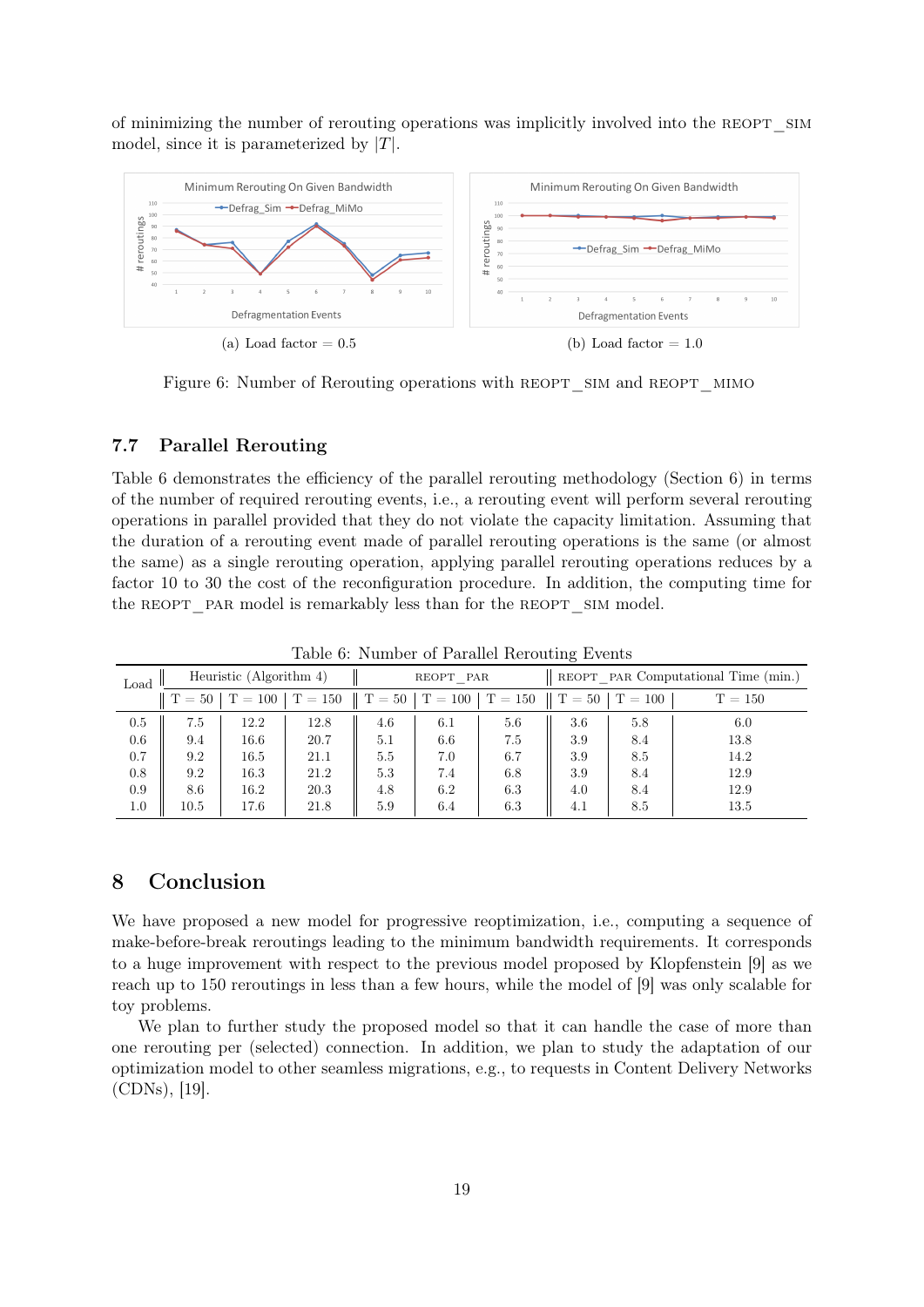## Acknowledgments

B. Jaumard has been supported by a Concordia University Research Chair (Tier I) and by an NSERC (Natural Sciences and Engineering Research Council of Canada) grant. H. Duong was supported by a MITACS & Ciena Converge Fellowship. D. Coudert has been supported by the French National Research Agency (ANR), through the UCAJEDI Investments in the Future project with the reference number ANR-15-IDEX-0001, and the Inria associated-team project EfDyNet.

## References

- [1] H. Li and J. Wu, "Survey of WDM network reconfiguration: topology migrations and their impact on service disruptions," Telecommunication Systems, vol. 60, pp. 349–366, Nov. 2015.
- [2] B. G. Józsa and M. Makai, "On the solution of reroute sequence planning problem in MPLS networks," Computer Networks, vol. 42(2), pp. 199–210, 2003.
- [3] D. Coudert, F. Huc, D. Mazauric, N. Nisse, and J.-S. Sereni, "Reconfiguration of the routing in WDM networks with two classes of services," in Conference on Optical Network Design and Modeling - ONDM, 2009, pp. 1–6.
- [4] N. Cohen, D. Coudert, D. Mazauric, N. Nepomuceno, and N. Nisse, "Tradeoffs in process strategy games with application in the WDM reconfiguration problem," Theoretical Computer Science, vol. 412, no. 35, pp. 4675–4687, 2011.
- [5] N. Jose and A. K. Somani, "Connection rerouting/network reconfiguration," in Proceedings of IEEE/VDE Workshop on Design of Reliable Communication Networks - DRCN, 2003, pp. 23–30.
- [6] F. Solano, "Analyzing two conflicting objectives of the WDM lightpath reconfiguration problem," in IEEE Global Telecommunications Conference - GLOBECOM, Nov. 2009, pp. 1–7.
- [7] F. Solano and M. Pióro, "Lightpath reconfiguration in WDM networks," IEEE/OSA Journal of Optical Communications and Networking, vol. 2, no. 12, pp. 1010 – 1021, December 2010.
- [8] A. Kadohata, A. Hirano, F. Inuzuka, A. Watanabe, and O. Ishida, "Wavelength path reconfiguration design in transparent optical WDM networks," IEEE/OSA Journal of Optical Communications and Networking, vol. 5, no. 7, pp.  $751 - 761$ , July 2013.
- [9] O. Klopfenstein, "Rerouting tunnels for MPLS network resource optimization," European Journal of Operational Research, vol. 188(1), pp. 293–312, 2008.
- [10] D. Coudert, D. Mazauric, and N. Nisse, "Experimental evaluation of a branch-and-bound algorithm for computing pathwidth and directed pathwidth," ACM Journal of Experimental Algorithmics, vol. 21, no. 1.3, pp. 1–23, 2016.
- [11] S. Beker, D. Kofman, and N. Puech, "Off-line MPLS layout design and reconfiguration: Reducing complexity under dynamic traffic conditions," in International Network Optimization Conference (INOC), October 2003, pp. 61–66.